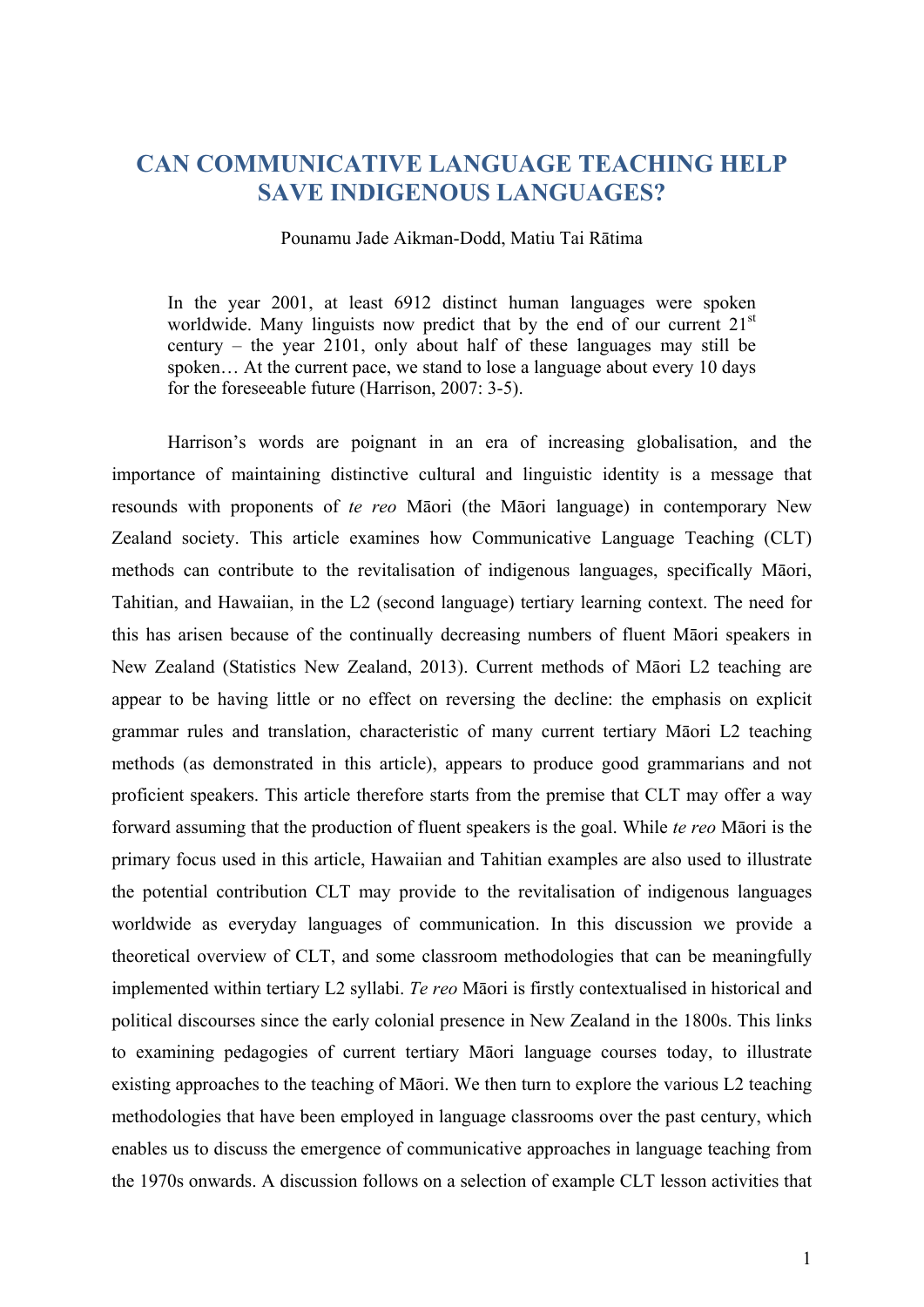could be implemented for L2 teaching. Finally, we consider some of the critiques and limitations of communicative approaches. These are important to note because of the material confines of the university lecture theatre, and the associated limitations of time and resources.

## **CONTEXTUALISING** *TE REO MĀORI* **IN HISTORICAL AND POLITICAL DISCOURSES**

It is well established that the worldwide epoch of colonisation has precipitated a deluge of immediate and multigenerational disadvantage upon indigenous groups. From the first colonial presence in New Zealand nearly two centuries ago, the indigenous Māori population have experienced a raft of negative societal impacts, with a genesis stretching far back to the initial economic isolation of the Māori people, triggered by mass land alienation on behalf of the settler government (Asher et al., 1987; Houkamau, 2010: 182; Kawharu, 1977; Kawharu, 2014; Tapsell, 2014; Williams, 1999). This often intentional series of acts, executed through legal and institutional means, extended to the isolation of te reo Māori as a mode of communication. Today's reality is that *te reo* Māori is a severely endangered language (Te Paepae Motuhake, 2011: 17, 31), and as Sophie Nock explains

[*t*]*e reo Māori* and *tikanga Māori* [Māori cultural values] have been under constant attack since the beginning of European colonisation of New Zealand (Nock, 2005: 48).

A more material point of origin, however, begins with the 1847 Education Ordinance Act. This mechanism of the colonial Government stipulated that funding for local schools (that Māori children attended) was contingent upon English being the exclusive medium of instruction (Nock, 2010: 86; Te Paepae Motuhake, 2011: 29). This was solidified a decade later in the 1858 Native Schools Act, which strictly enforced English as the language of the classroom, simultaneously heralding in physical (and often violent) punishment for children who reverted to Māori in the schoolyard (Waitangi Tribunal, 1993: 8). As expressed in the WAI11 Report, $<sup>1</sup>$ </sup>

…it was clearly at least a practice widely followed that during the first quarter of this century Maori children were forbidden to speak Maori in school, even in the playground, and that they were punished if they did so (Waitangi Tribunal, 1993: 9).

 

<sup>&</sup>lt;sup>1</sup> WAI11 is the alphanumeric code for the Report of the Waitangi Tribunal on the Te Reo Maori claim.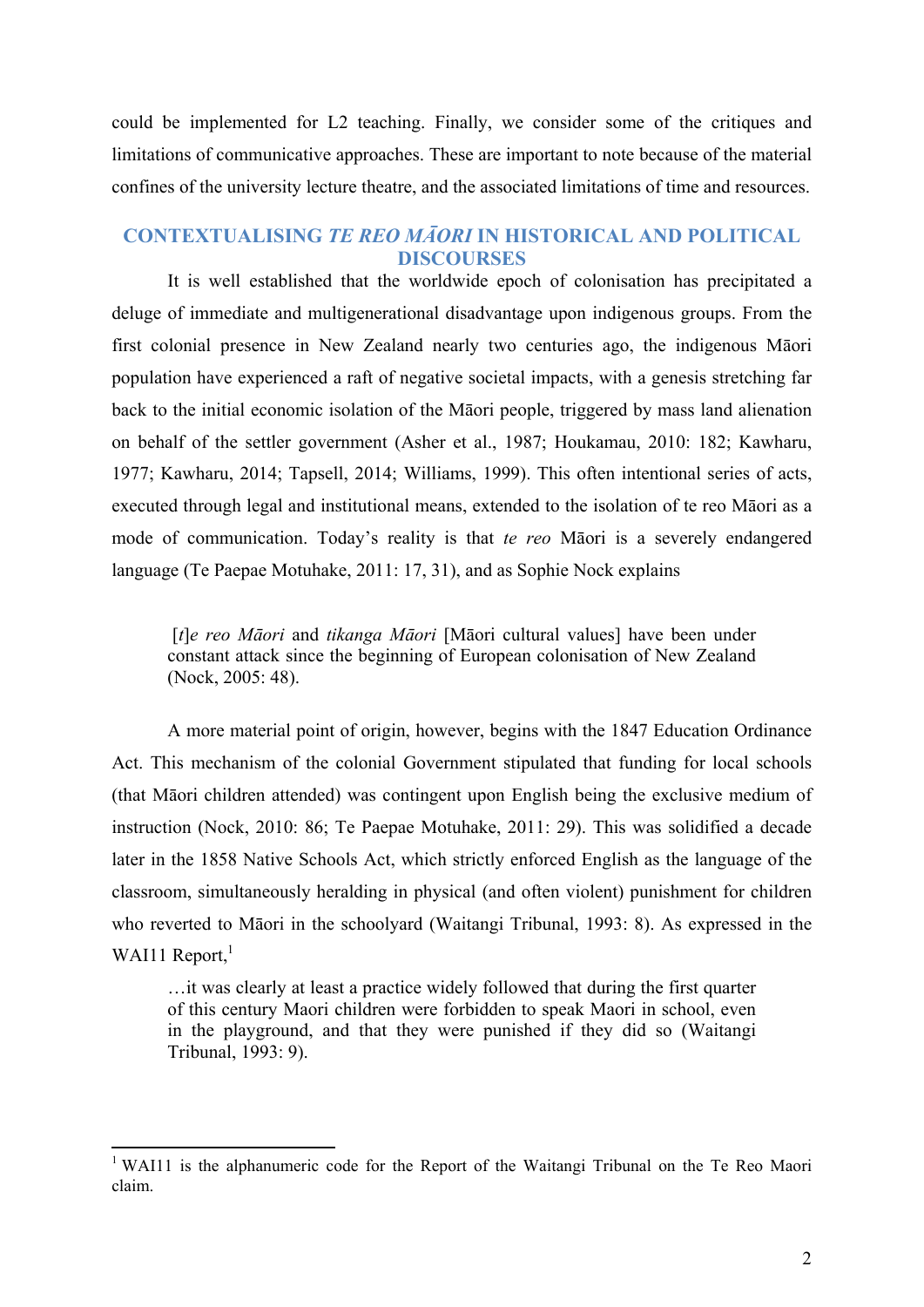Benton's (1997) comprehensive 1970s language survey in the North Island represents the ripening of this fruit, discovering that Māori had become an overwhelmingly marginalised language, occupying only ceremonial and religious spaces (such as the *marae*  (community ritual plaza of ancestral significance), and which was distinctly absent from all other arenas of life – most notably the schoolroom curriculum. Nearly four decades on, this sentiment persists and is elaborated at length in Merata Kawharu's 2014 edited collection of essays, *Maranga Mai! Te Reo and Marae in Crisis?* (Kawharu, 2014; Tapsell, 2014).

Despite this background, the 1970s also saw a host of significant initiatives aimed at the revitalisation of *te reo* Māori and Māori culture, including language initiatives such as Kōhanga Reo (preschool language immersion centres) and Kura Kaupapa (Māori language immersion primary schools) (Nock, 2010: 189-190). Widespread protests and petitions to Parliament during this era spearheaded by Ngā Tamatoa (The Young Warriors) regarding the state of *te reo* Māori, and the Government's failure to protect the language under Article Two of the Treaty of Waitangi (Nock, 2010: 188), resulted in the passing of the 1987 Māori Language Act and the ascension of *te reo* Māori to an official language of New Zealand (Te Paepae Motuhake, 2011: 33). It ostensibly appears that these watershed events were fertile soil for the regeneration of Māori as a community language. Based on everyday surface observations, this may appear to be true: numerous Māori words and hybridised phrases have entered the mainstream New Zealand vernacular (as well as the newsreaders' scripts), such as "kia ora" ("good health to you" / "hello"), and "don't do a half-pai job" ("don't do a half*good* job, i.e. 'comprehensively complete the assigned task without demonstrating incompetence'). However, the current rates of those fluent in Māori markedly belie these optimistic assumptions.

Māori language statistics indeed paint a drastically different picture: Statistics New Zealand reports a steady decline in the proportion of Māori able to converse in *te reo* Māori, from 25% in 1996, to 24% in 2006, to 21% in 2013 (Statistics New Zealand, 2013). 'Converse' in this context means "to hold an everyday conversation in the Māori language" (Statistics New Zealand, 2013). Although snippets of Māori are becoming commonplace in the wider New Zealand consciousness, the self reported rates of fluency are continually diminishing. In light of this, it is no wonder that it has become common rhetoric in contemporary scholarly arenas that Māori remains an endangered language (Kawharu, 2014; Nock, 2005; Nock, 2010; Te Paepae Motuhake, 2011). The United Nations Educational, Scientific, and Cultural Organisation's (UNESCO) *Atlas of the World's Languages in Danger* supports these concerns. UNESCO identifies Māori as a "vulnerable" language, that is, a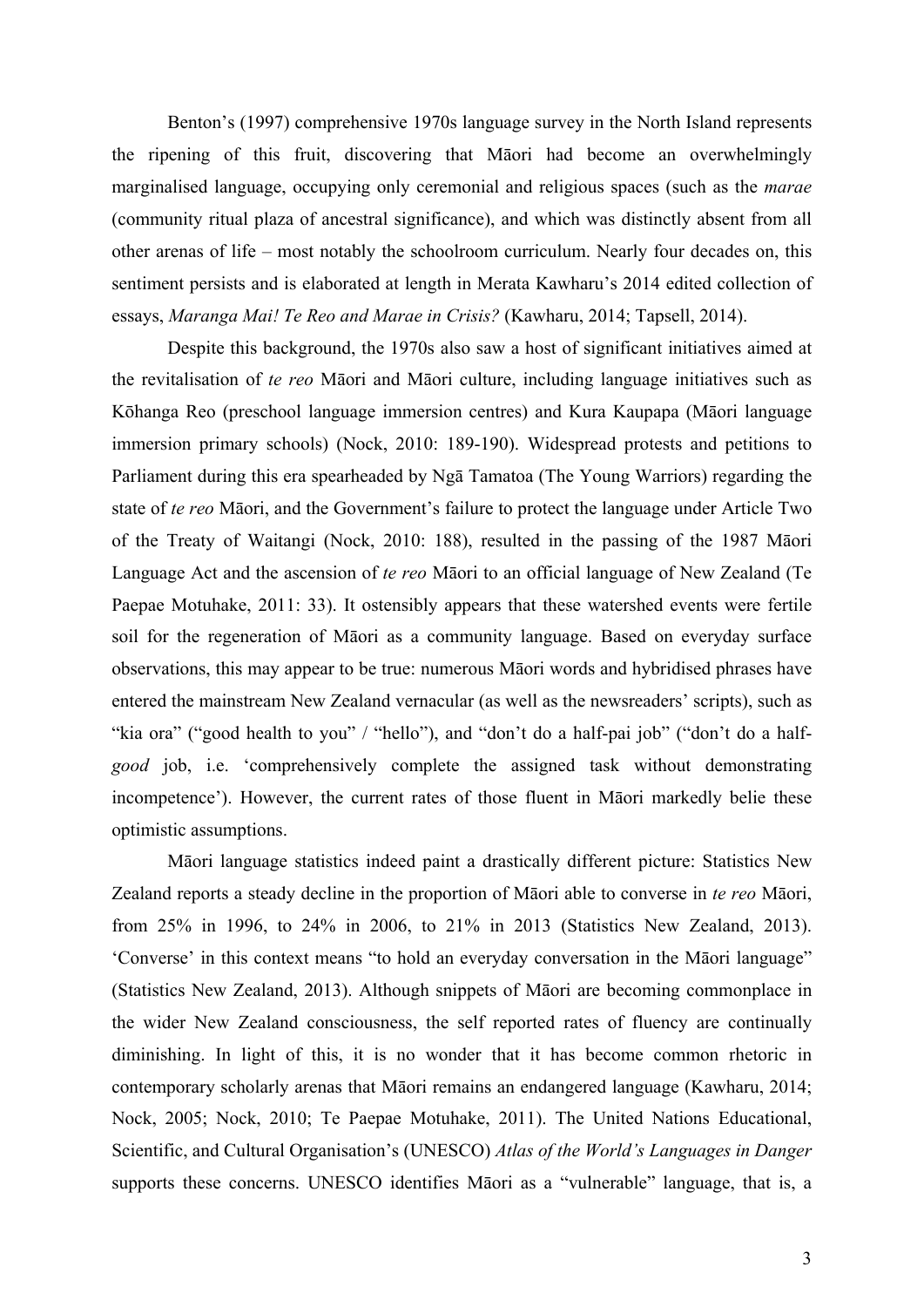language endangered because its use is restricted to specific domains such as in the home (Moseley, 2010). Similarly, *Ethnologue: Languages of the World* notes that Māori is a "threatened" language, occupying "mostly… legal domains" (Lewis et al., 2014).

The current situation for Hawaiian is equally grim. Hawaiian is considered "critically endangered" by UNESCO (Moseley, 2010), with as few as 2,000 fluent speakers of Hawaiian today, down from 37,000 native speakers in 1900 (Lewis et al., 2014). By contrast, Tahitian is currently spoken by roughly 45% of the French Polynesian population as their first language, and more than 80% of the population converse in Tahitian and use it as a *lingua franca* (Leclerc, 2013). In 2002, 31% of households in French Polynesia spoke a Polynesian language within the home, a figure that has steadily dropped to 30% in 2007 and 28% in 2012. In 2012, French overshadowed the remaining 70% of households as the primary language of the home (Institut de la statistique de la Polynésie française, 2014). Like other former colonies, the Tahitian language is further threatened by the development of a French / Tahitian pidgin (Paia and Vernaudon, 2002). Moreover, Peltzer (2009) has identified a shortage of Tahitian language teaching materials, and that such materials for Polynesian languages other than Tahitian are almost non-existent. Challenges in teaching Tahitian in a tertiary context highlight this. In an article reviewing Tahitian language courses at the University of French Polynesia, Tuheiava-Richaud (2012) explained how students excelled in the oral module of the course, but struggled in the written component. Tetahiotupa (2004) suggested that this is because Tahitian is an oral language, and argued for alternative methods of instruction, such as through music. The evidence thus suggests that Māori, Hawaiian, and Tahitian are all in a precarious state of decline.

Within the New Zealand context, this has in part triggered the reallocation of state spending for the revitalisation of the Māori language, particularly in the fields of education, broadcast media, and cultural arts initiatives. In the 2008/2009 financial year, over half a billion dollars was invested in Māori language activity, the majority in education (Te Paepae Motuhake, 2011: 55, 57). Despite this significant expenditure, concern was raised over a "lack of evaluation of the quality and growth of te reo" and an "insufficient number of Māori language teachers" (Te Paepae Motuhake, 2011: 57-9). The declining statistics of fluency may suggest this money is not being spent wisely. This begs the ultimate question: why are we spending so much with so little to show for it? Indeed, as Chairman of the Māori Language Commission Erima Henare noted in 2009, the Government needs to "get more return for the money it spends on language initiatives" (Tahana, 2009). Thus, more refined, innovative, and efficient approaches need to be implemented to ensure that Māori becomes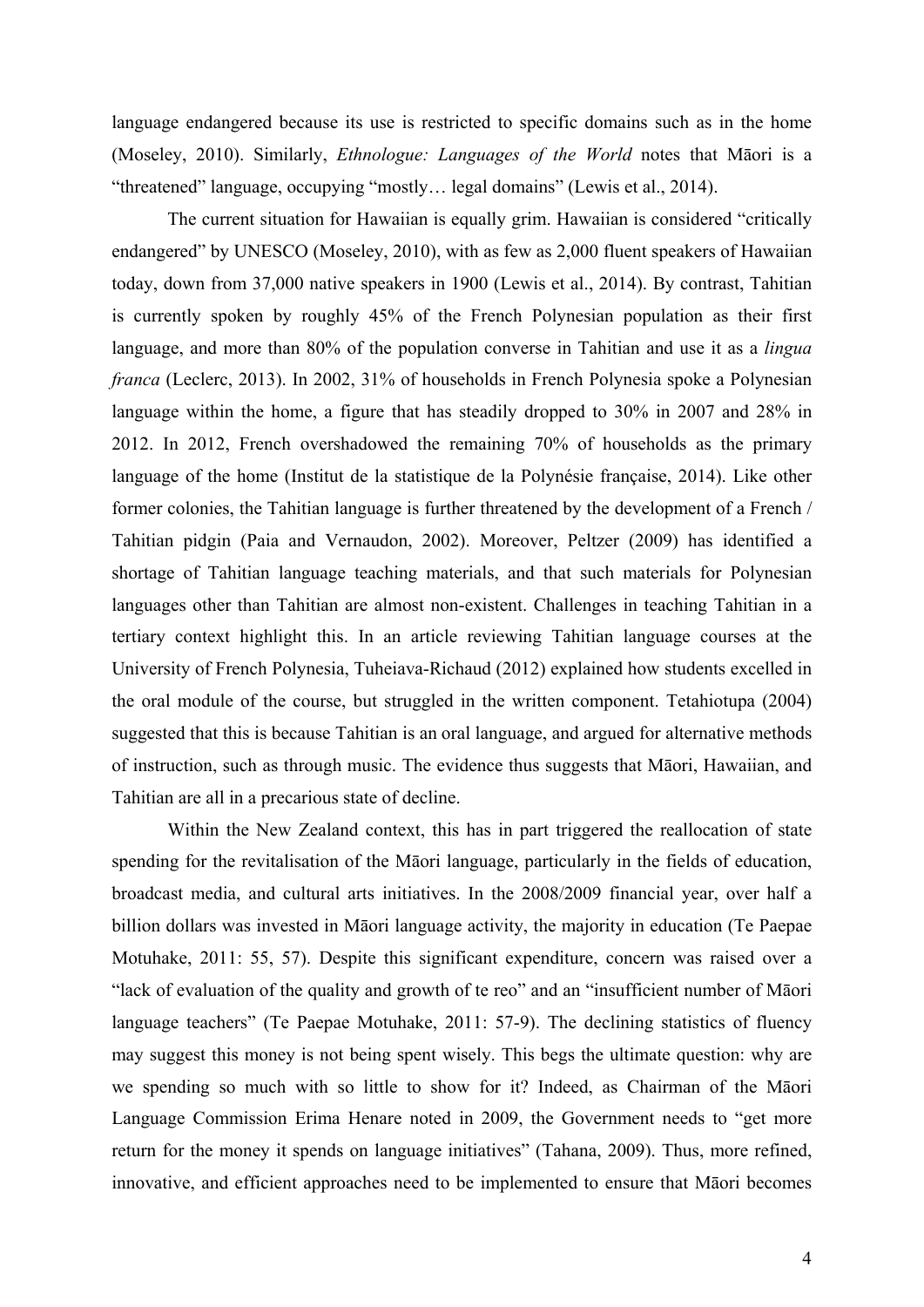revitalised and transmitted intergenerationally to the youth of tomorrow. This article offers a humble contribution towards addressing this crisis, specifically focussing upon exploring alternative language teaching pedagogies (through CLT) within the university setting. The following section will discuss current tertiary Māori language programmes available in New Zealand (and their respective pedagogical orientations), and then examine the historical developments of L2 teaching worldwide.

## **PEDAGOGIES OF CURRENT TERTIARY MĀORI LANGUAGE COURSES**

Numerous tertiary providers in New Zealand offer Māori language courses, and this section discusses a selection of them with particular regard to the classroom methodologies employed by such programmes. The majority of this information has been sourced from online programme overviews, from wānanga, universities, or polytechnics.

**Te Wānanga o Aotearoa** offers a range of different courses, with certificate, diploma, and Bachelor level qualifications. '*Wānanga*' refers to forums of higher learning, and in this context the term has been used as a rough equivalent to 'tertiary education institute'. There are numerous other Wānanga providers in New Zealand. The Certificate in Te Ara Reo Māori Level 2 is an introductory paper to *te reo* Māori and some elements of *tikanga* Māori (Te Wānanga o Aotearoa, 2015a). It is an accelerated course, teaching across a variety of different contexts, from *whakapapa* (cultural identity), to telling the time, geographic direction, and modes of travel. Teaching methodologies include group work, study activities, tutorials, and self-directed study. Highlighting the use of language in culture is particularly helpful for beginners, to provide an immediate contextualisation of spaces where *te reo* Māori is commonly used. However, this approach is narrowed in the Level 4 certificate of this programme, which focuses more closely upon the grammatical dimensions of *te reo* Māori. The following syllabus is taken from the Te Wānanga o Aotearoa Te Ara Reo Māori Level 4 webpage, which indicates that students will learn:

- **EXECUTE:** ...advanced sentence structures used in a variety of contexts;
- $\blacksquare$  reremahi (active sentences);
- whakakāhoretanga (negatives);
- rerehāngū (passive sentences and instructions);
- he aha ki tua (future events);
- kupu takitahi (prefixes);
- 'A' and 'O' categories;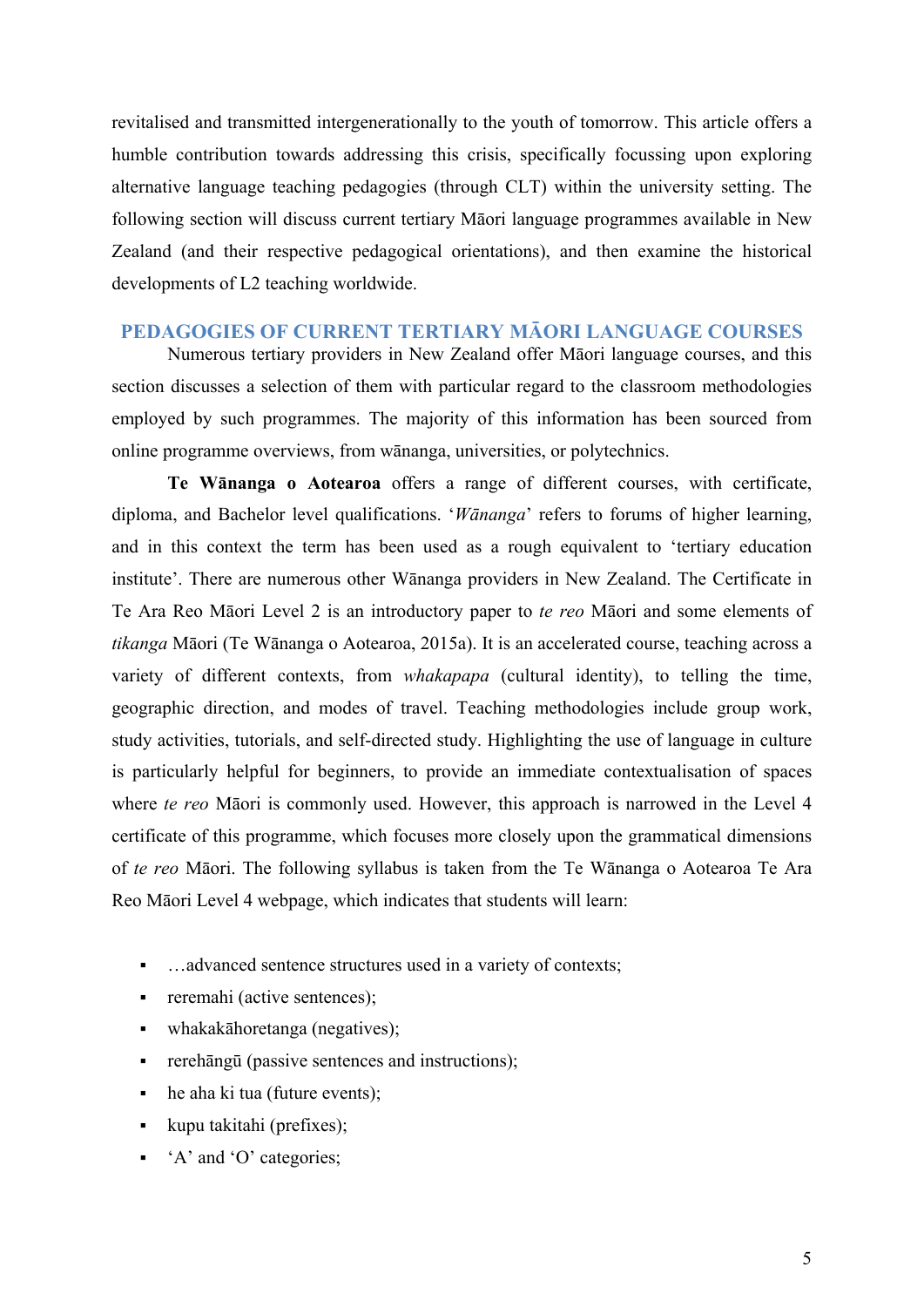• [and] itemising, comparing and degrees of quality (Te Wānanga o Aotearoa 2015b).

This is vastly different from the Level 2 course outline, and suggests a heavy emphasis on grammar and syntax.

The **Auckland University of Technology** (AUT) Māori language courses are based upon the Te Whanake series, a collection of instruction textbooks for *te reo* Māori from beginner to advanced levels (Auckland University of Technology, 2015). In ascending order of complexity, these papers consist of Te Kākano I & II, Te Pihinga I & II, Te Māhuri I & II, and Te Kōhure I & II. Māori Studies at the **University of Otago** and the **University of Canterbury** employ the same programme in teaching *te reo* Māori (University of Canterbury 2015; University of Otago, 2015),<sup>2</sup> and during the first authors undergraduate study at the University of Otago, he completed all of these papers. The second author at the time of writing is a language teacher employed to teach on the same University of Otago Māori language programme. We will briefly discuss our experiences of the classroom pedagogies of these language course.

First we must acknowledge the strengths of the Te Whanake series of textbooks and resources. We currently know of no other resource for teaching any indigenous language of equal quality in terms of the breadth, depth and variety of resources including books, animations, podcasts, teacher resources, student study guide resources and more. We are also well aware that internationally other indigenous peoples look to this series as a model for developing their own resources. The essence of our critique of the Te Whanake series and of the way it is used at Otago University is as follows: currently Māori language teaching at Otago is dominated by a structured syllabus. Our argument is that the time has come to revise that approach and replace it with a communicative or functional syllabus.

A structured syllabus is one that is based on teaching a stipulated list of grammatical structures along with their accompanying rules of syntax. A communicative syllabus is more concerned with stipulating what kinds of communicative real world tasks students ought to be able to perform (language functions) as the basis of a curriculum. We believe that everyday

 

 $2$  This webpage is an exhaustive list of all of the Matori Studies papers offered at the University of Otago, with hyperlinks to each individual paper. The specific paper codes for Te Kākano I & II, Te Pihinga I & II, Te Māhuri I & II, and Te Kōhure, are as follows (in consecutive order): MAOR111, MAOR112, MAOR211, MAOR212, MAOR311, MAOR312, and MAOR431.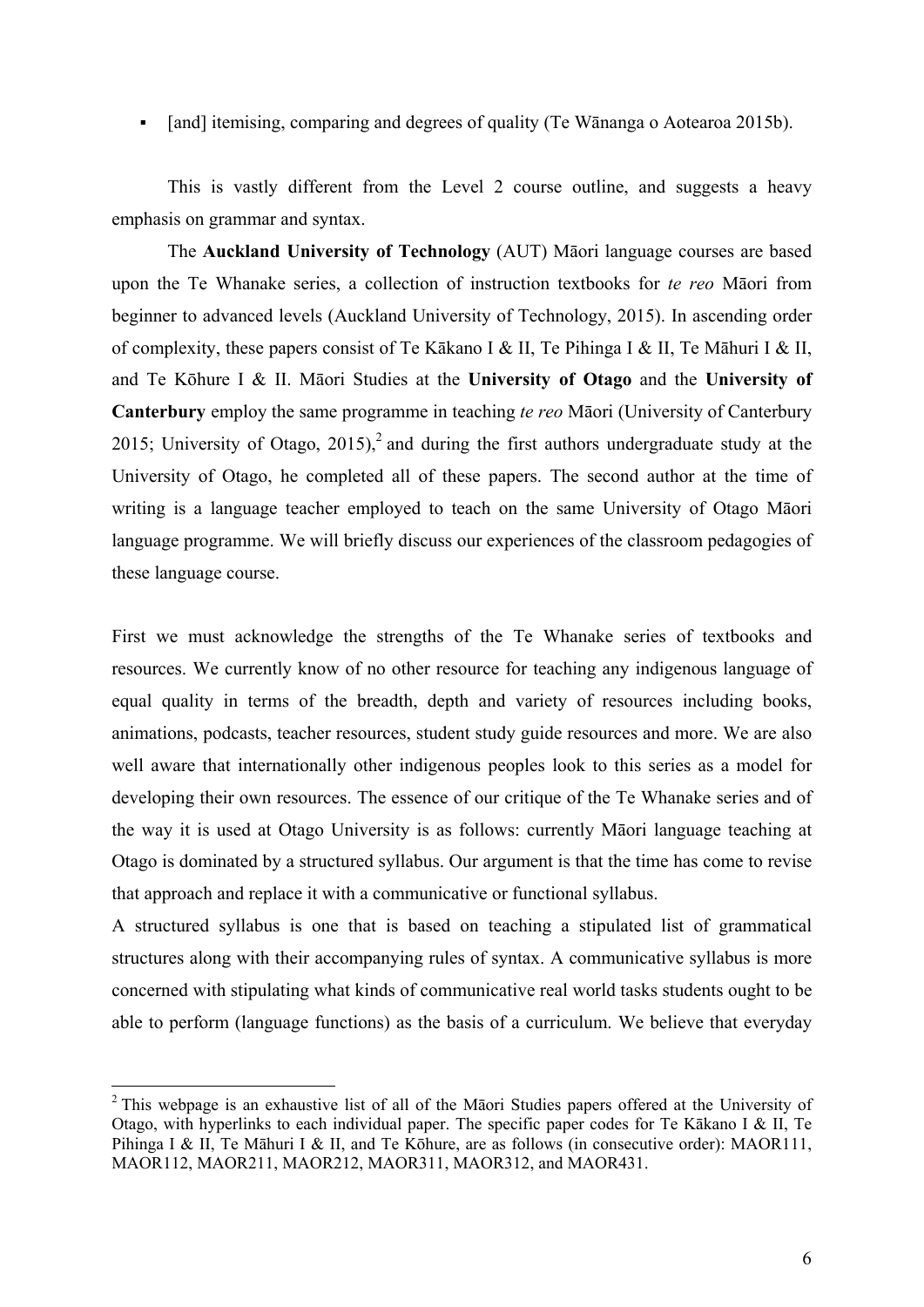language proficiency is more likely to develop from the latter kind of syllabus then from the former.

Below are some of the first author's critiques of his experience of the Otago Māori language courses as a student:

From my introductory to advanced papers, there was a consistently dogmatic concentration upon grammatical and phonological accuracy. This tended to erode the confidence of myself and my peers, and many would often become frustrated with the apparent imbalance between the technical dimensions of language that were being taught, and the lack of opportunities for genuine communication in Māori. I also felt the content of the course was largely out-dated, and should instead have provided us with scenarios that we would likely encounter beyond the classroom in contemporary settings. While grammar and syntax are critical components of any language, they are not the only elements of communication. Moreover, after I had completed the Te Whanake series, I still struggled to effectively communicate and participate in the negotiation of meaning with native interlocutors. This became a material concern for me during my Masters research where I wrote:

…I have often found that when I speak Māori to native speakers and people of my kin communities, people are either confused or do not understand me. I have come to realise that this is largely due to the style of *te reo* I was taught to speak (through the academy), which is more grammatically-focussed. In essence, where I spoke 'book-Māori', many people in my *hapū* spoke colloquial Māori (which I am still learning) (Aikman-Dodd, 2015: 24).

At the time of writing the second author is a Senior Lecturer within the Otago University Māori language programme and following is a summary of his experience of teaching on the programme.

I have taught now on the Māori language programme at Otago for 3 years across all the language levels (first year to fourth year). With the exclusion of the fourth year post graduate course, a typical lesson for any of the courses starts with a technical description of the structure of a particular kind of expression and is often followed up with many decontextualized examples of how to translate the particular expression from the target language into English or from English to the target language. After that there will often be some form of individual, pair or group exercise, sometimes communicative in nature,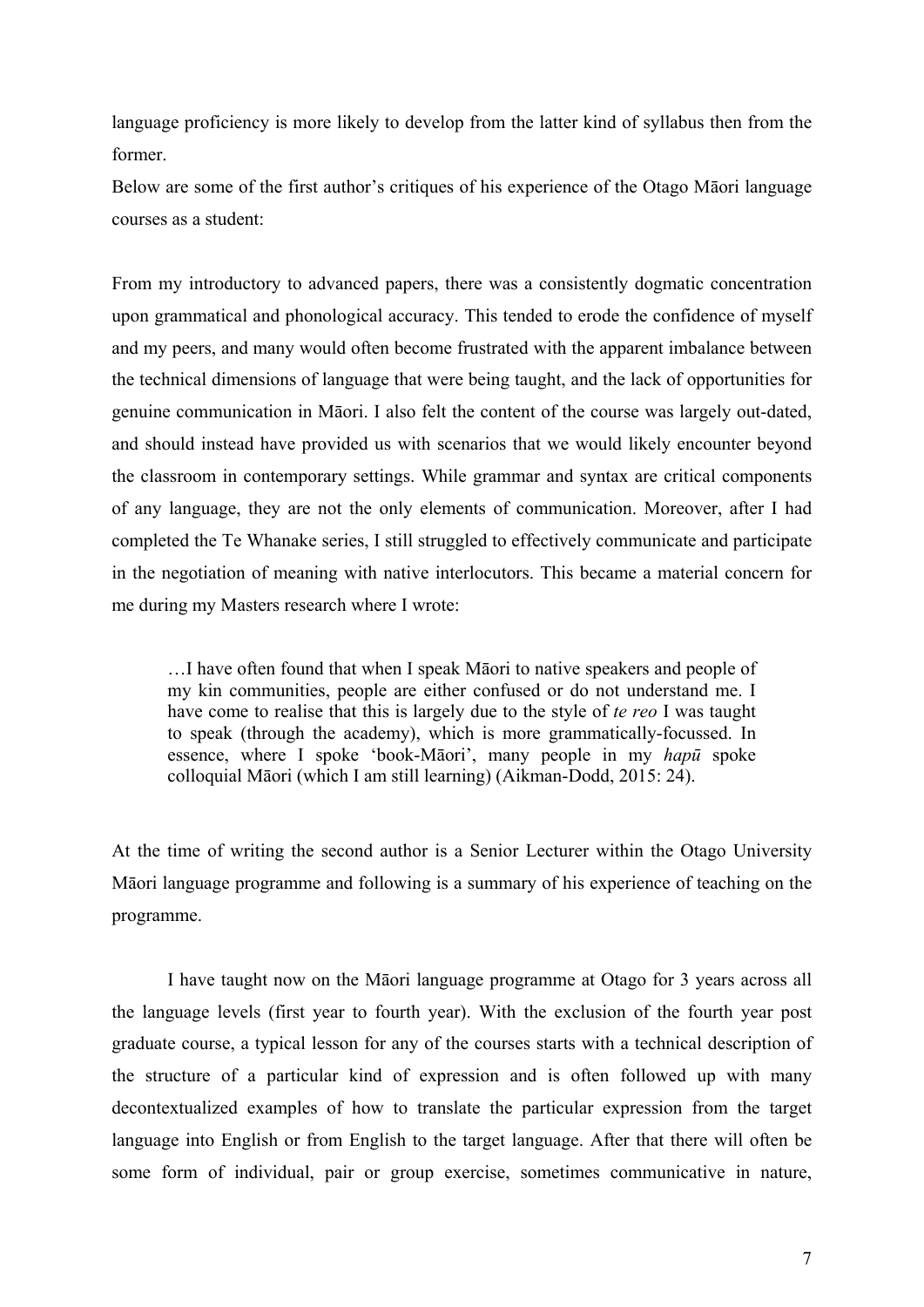sometimes not, to help reinforce the correct use of the structure. My problem is that I don't see this approach as helpful for developing proficiency in communication. The majority of our students who are good Māori language communicators tend to come to us already with some proficiency in te reo. Relatively few develop this kind of proficiency as a result of successfully completing our courses. My experience as a teacher on this language programme resonates with the experience of the first author written about in the preceding section.

The following section is a summary of discussion with a graduate of Te Reo Māori programme at the University of Waikato:

Te Tohu Paetahi (TTP), a *te reo* Māori programme at the **University of Waikato**  (University of Waikato, 2015), employs similar teaching methods to the ones described at Otago University. TTP is an immersion Bachelor of Arts programme in which all papers are taught through the medium of Māori, including language and culture papers. The first author spoke to Emma McGuirk, who is an experienced English language teacher trained in CLT approaches, some important perspectives were raised. Firstly, she acknowledged the excellent teachers (one of whom was Sophie Nock) and the numerous benefits of learning within a full immersion environment. However, when Emma completed this course in 2010, TTP had a strong focus on grammatical and written accuracy, which became a significant deterrent for some of her classmates (in like fashion to both author's experiences at the University of Otago). Emma went on to explain that although the immersion environment created many opportunities for listening and speaking in Māori, the writing and grammar tasks – which were the major component of final exams – often required translation back and forth into English. Filtering Māori through English in this manner throughout the course (at the beginning levels) hindered the acquisition of the language, and altered the shape and style of *te reo* that was used within the classroom. With the exception of basic introductory courses, the temptation to use English as an aid to instruction must be strongly resisted. Emma acknowledged that a key challenge facing Māori language teachers is that locally raised New Zealand students all share the same  $L1$  (English),<sup>3</sup> and so they frequently revert to it when communication for a given situation in *te reo* fails. This is in contrast to New Zealand ESOL environments in which international students from diverse L1 backgrounds, of necessity, use English (their target language) as the *lingua franca* of their classroom. When the majority of

 $\frac{3}{100}$  'L1' refers to a person's first language, that is, the language they have the most fluency in.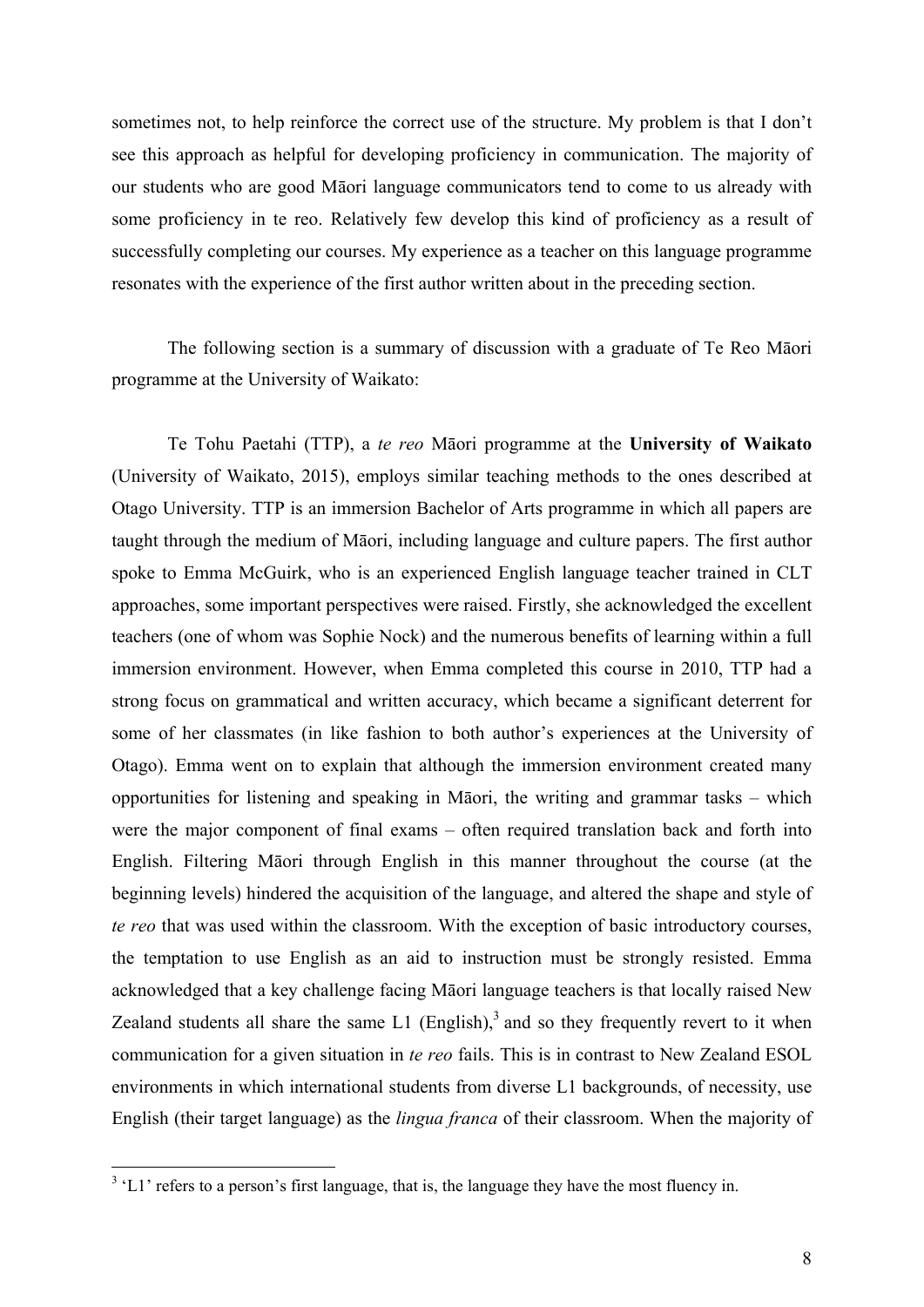students share an L1 background, however, advantages arise which can be capitalised upon. For example, learners will often make similar mistakes in L2 acquisition, which can be addressed on a whole class basis with specially designed resources. Also, there are numerous opportunities for *te reo* Māori students to practice speaking outside of the classroom, and to bring native speakers into the classroom to support language teaching. Therefore, lessons can be planned to maximise students' abilities to talk about everyday situations inside and outside of the classroom (in Māori) and thus reduce their need to keep reverting back to English.

Approximately 25% of the students enrolled alongside Emma in 2010 "dropped out" from the programme, despite all of them being highly motivated to gain and improve fluency in *te reo* Māori. Some of these students explained to Emma that the fast pace at which the course was moving through new grammar content, the large amount of written work, and the emphasis on accuracy over fluency, were contributing factors to their withdrawal (McGuirk, 2015). These examples, from both the University of Otago and the University of Waikato, demonstrate the erosion of learner confidence and motivation precipitated by such teaching methodologies, and the failure of these types of approaches to provide learners with the necessary skills to engage in meaningful communication in real-world situations. Our present focus upon communicative language teaching seeks to challenge such methods, in producing more fluent speakers of indigenous languages.

The **University of Hawai'i** (2015a; 2015b) offers courses in both Hawaiian and Tahitian. The Hawaiian language programme divides the teaching emphasis between the linguistic dimensions of the language, such as phonology, morphology, and syntax. It is difficult to fully grasp the methodologies employed in both the Tahitian and Hawaiian language programmes, given the limited information available online. What can be garnered from both, however, is that grammar-oriented approaches remain dominant within the methods of teaching. Each stage of the **University of Auckland** (2015a) Māori language courses, from 100 to 300 level, are divided into separate papers focussing on written and spoken skills respectively. Correct pronunciation and grammatical precision appear to be prominent throughout these papers. For instance, a 300 level paper "…includes practical exercises in transcription and translation of selected recordings and texts, and grammatical analysis" (University of Auckland 2015b). Other papers in this programme are, however, aimed at the development of communicative competence.

The **Victoria University of Wellington** is distinct in its approach to teaching *te reo*  Māori, with a variety of papers that range from classical Māori through to its use in a modern context. Papers are offered from 100-300 level which apportion emphasis upon "oral, aural,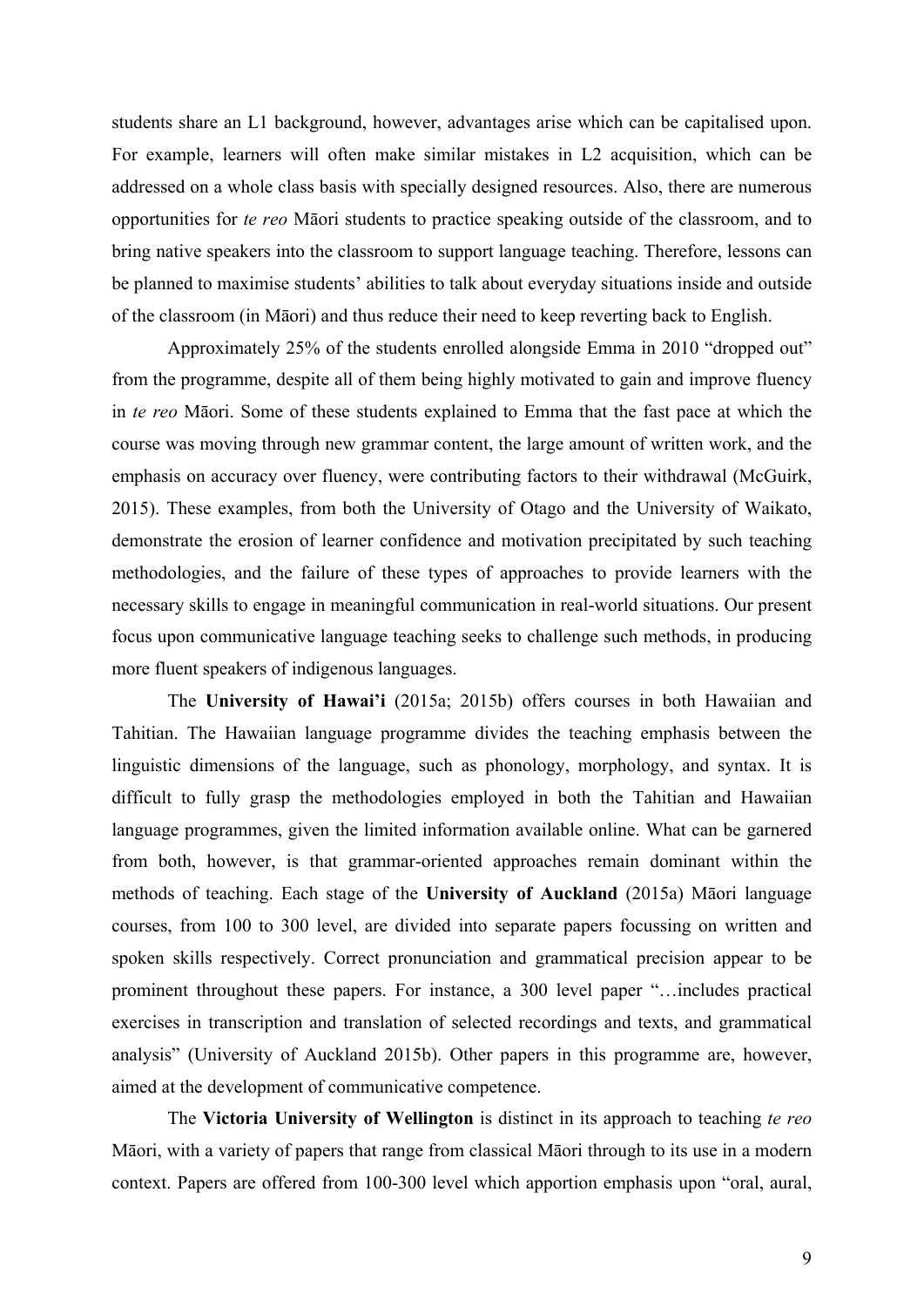reading and writing skills" (Victoria University of Wellington, 2015), with some examining the use of Māori in different contexts, such as historiography and classical texts. Similarly, the Māori language courses at the **Unitec Institute of Technology** (UIT) differ greatly from the general template discussed thus far. They are offered either as Mātauranga Māori electives, or *te reo* evening classes (Unitec Institute of Technology, 2015a & 2015b). The evening classes are specifically designed for people who work during the day, and to accommodate this, the lessons are intended to be short and efficient. The Mātauranga Māori electives are more broadly focused on Māori language and culture, and the majority of the course structure is aimed at developing students' language skills. From the onset, both of the UIT courses appear to promote a communicative approach to language teaching, and provide culturally contextualised *te reo* classes. The intermediate evening language course, for example, offers the following description: "Extend your language knowledge and cultural awareness to feel comfortable in a Māori environment" (Unitec Institute of Technology, 2015b), and the introductory electives course explains that

…[t]his course offers an introduction to the basic language structures and vocabulary at a communicative level. It focuses on vowels, consonants, diphthongs, blends and the correct pronunciation of Māori (2015a).

These instances represent more innovative approaches to L2 teaching, and may suggest more communicative methodologies. Of course it is difficult to say this definitively within the parameters of this study. The following section will review historical trends in teaching methods within language teaching classrooms over the past century. After that we will return to discussing CLT pedagogies, and how they can materially provide for tertiary *te reo* courses.

## **L2 TEACHING: PAST AND PRESENT**

 Second language teaching has undergone a series of transitions throughout the twentieth and twenty-first centuries, and this section aims to examine some of the key stages in this development. Each of these approaches to language teaching reflects changing suppositions and understandings of how learners acquire a target language. We examine each of these chronologically in turn.

 Early assumptions of language learning (prior to the 1950s) endorsed a heavily mechanical view of the operation of a language. By extension, therefore, it was assumed that mastering the grammatical and structural dimensions of the target language was the primary route to achieving written and spoken adequacy (Nock and Crombie, 2009: 17; Richards,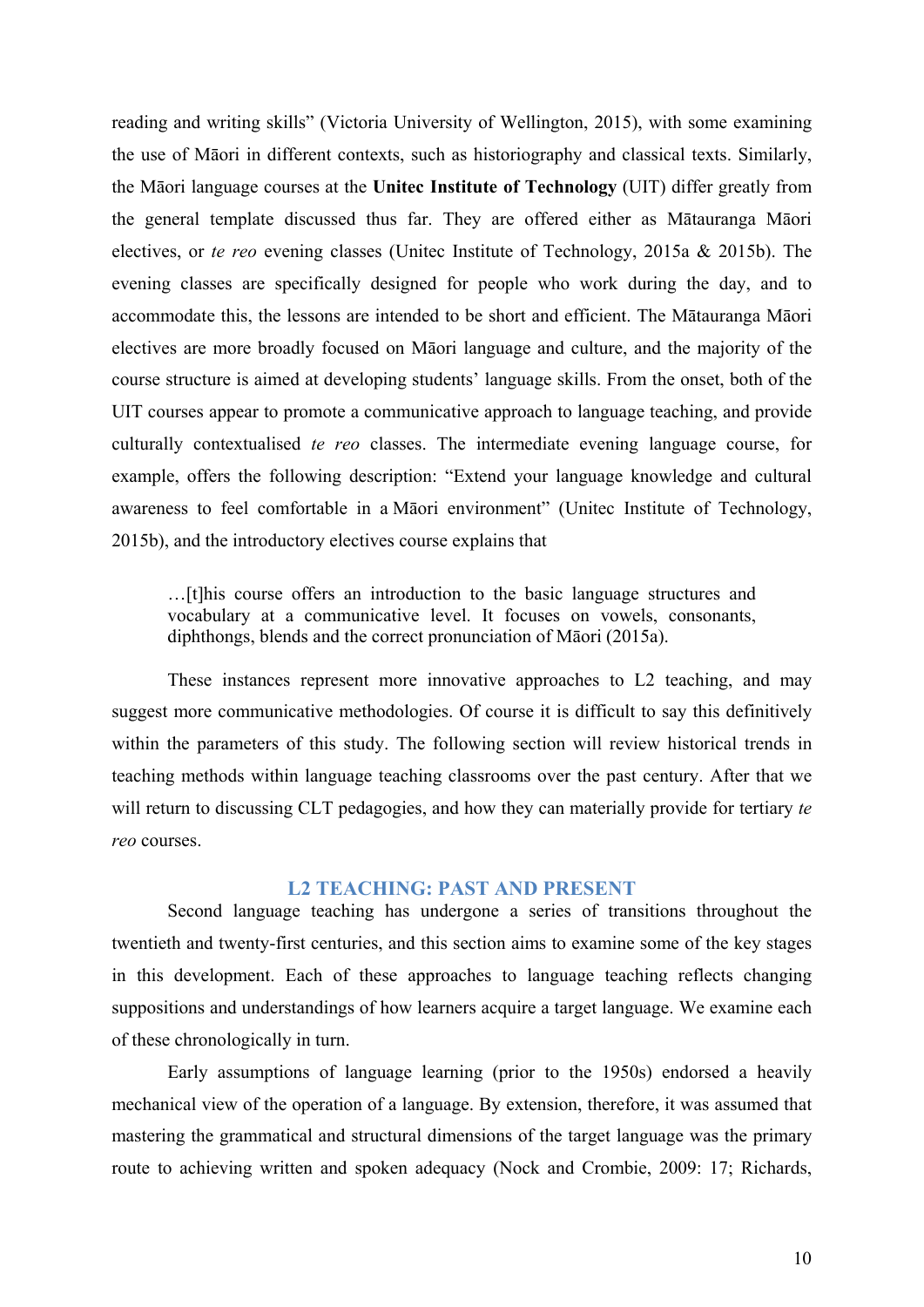2005: 3). An approach to language teaching that emerged from a mechanistic concept of language was the **grammar-translation** method (Larsen-Freeman, 1986), in which students would be required to directly translate passages from the target language into their native tongue. With such an emphasis on word-for-word translation, Nock and Crombie identify that learners were led to falsely believe that ideas, notions, and concepts within languages were universally translatable to their counterparts (2009: 17). Other classroom methods, as Richards explains, included providing learners with a series of grammatical rules. Learners would then proceed to practice these rules during teacher-controlled opportunities by constructing syntactically correct sentences (Richards, 2005: 5-6), which also included a strong emphasis on accurate pronunciation. It was argued that stressing grammatical and phonological precision in this manner would shield against permanent errors in the learner's baseline speech (Richards, 2005: 6). Not only does such an approach decontextualise language and isolate it from its designed functionality (i.e. to communicate), but it also fails to recognise the deeply culturally embedded nature of languages. Moreover, this is in stark opposition to later CLT pedagogies, which have at their heart an "insistence on the inextricable relationship between language and culture" (Nock and Crombie, 2009: 24). Acquiring only grammatical features in speech development constrains an L2 learner's development (Ellis, 1993: 92), and can lead to 'fossilised errors', or linguistic and social mistakes that are difficult to unlearn. This demonstrates the defective nature of a purely grammar-translation focused teaching methodology.

 The 1950s and 1960s saw the rise of **audiolingualism**, or the **audio-lingual habit theory**, also known as the aural-oral method in the United States, and the **Structural-Situational** approach in the United Kingdom (also termed 'situational language teaching') (Richards, 2005: 6). These methods of language teaching largely emerged beneath the prevailing notions of behaviourist learning psychology and structural linguistics (Nock and Crombie, 2009: 18; Savignon, 1983: 20), such as the belief that phenomena (like culture and language) could be isolated, analysed, and treated as mutually intelligible components of a wider system. For example, structural linguists would study specific sentences, interrogate what grammatical rules were in operation in those sentences, and effectively ignore the wider context of the text or speech (Nock and Crombie, 2009: 18). Repetition exercises and substitution drills were principal methods of L2 teaching informed by audiolingualism. Students would "produce correct sentences", avoiding errors at all cost "…through controlled opportunities for production (either written or spoken)" (Richards, 2005: 3). As Savignon (1983) explains, structure (phonological, grammatical, and so on) was a principal focus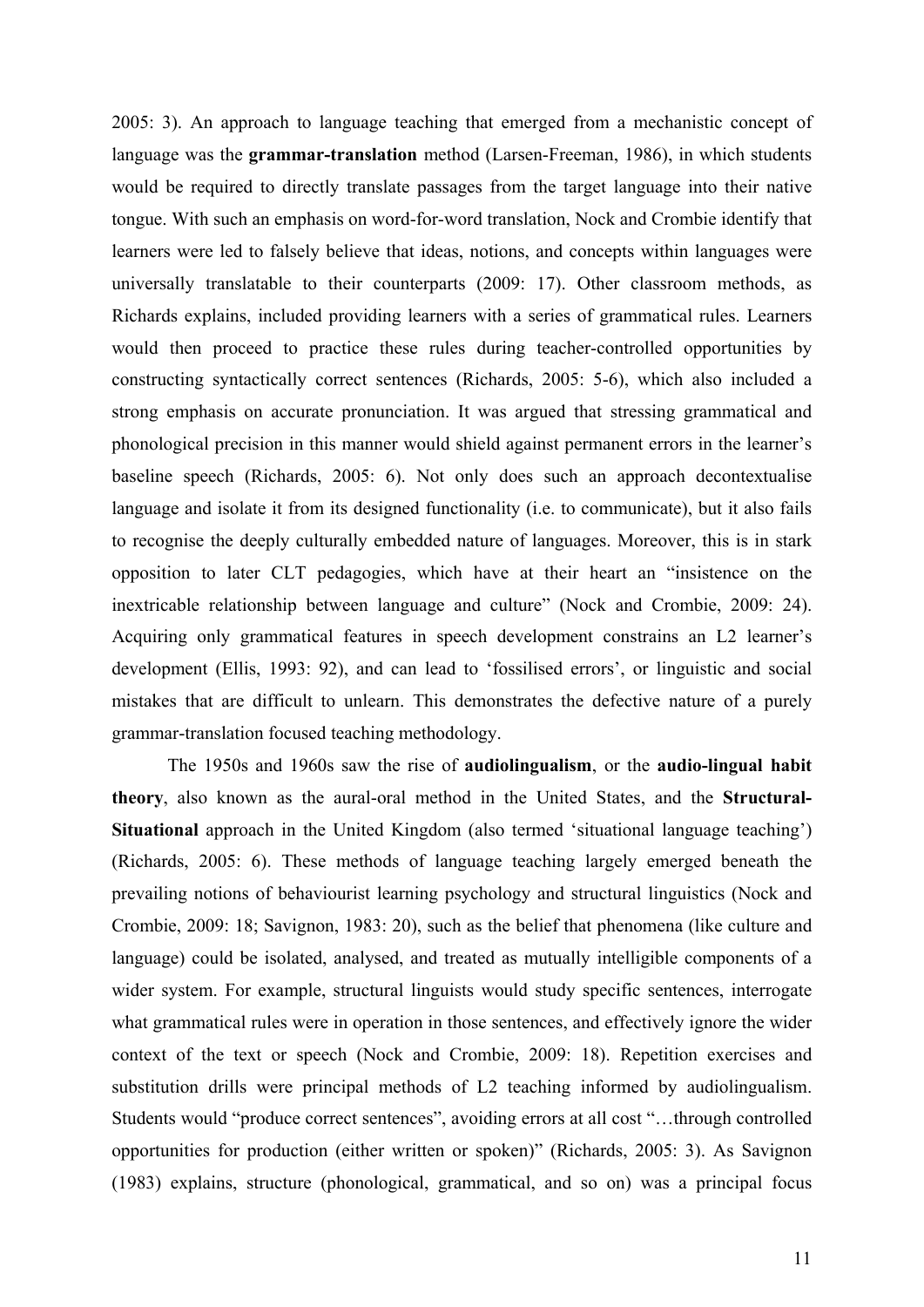within the audio-lingual method, in which learners would graduate consecutively from repetition to substitution drills, until they had successfully mastered the phrase, dialogue, or otherwise. "Spontaneous expression [in the audio-lingual method]", she wrote, "should be delayed until the more advanced levels of instruction" (1983: 20). The following, from Jack Richard's and Theodore Rodger's *Approaches and Methods in Language Teaching* (2001: 64-5), describes a typical L2 lesson informed by the audio-lingual theory:

- 1. The teacher recites a model dialogue containing relevant structures (or it is played on a tape). Students (without aid of their textbooks) then execute a series of drills, either individually or as a group, repeating segments so as they commit the dialogue to memory. From the outset, the teacher pays fine attention to phonological and grammatical accuracy, correcting mistakes as soon as they arise.
- 2. Within the confines of the dialogue, sections are substituted and modified to fit with the students' interests or their own personal situations.
- 3. Select phrases are repeated (in the form of drills), both individually and as a group. The teacher provides very little grammatical explanation.
- 4. Using the dialogue as a guide, writing, reading, and vocabulary-based activities then follow.
- 5. The process is then repeated for maximum retention.

Lessons following the situational approach employed the P-P-P sequence: "Presentation, Practice, Production" (Richards, 2005: 7), a very similar methodology to audiolingualism. A new section of grammar or syntax would be introduced ('Presentation'), through means of a dialogue, and the teacher would explain the rules surrounding the grammatical structure. In a controlled environment, students would practice the structure through repetition and substitution drills ('Practice'). Finally, students would modify the structure to fit with their own circumstances or interests, to achieve memorisation of the introduced pattern ('Production') (Richards, 2005: 7). From the outset, Richards identifies that the P-P-P method (and by the same token, audiolingualism) has been the subject of much critique over the past several decades (2005: 8, see also Ellis, 1993; Nock and Crombie, 2009; Nunan, 1987; Savignon, 1991). In criticising such methodologies, Savignon has continually reiterated throughout her work of the need to provide L2 learners with opportunities for genuine real-world communication (1972; 1983; 1991: 262).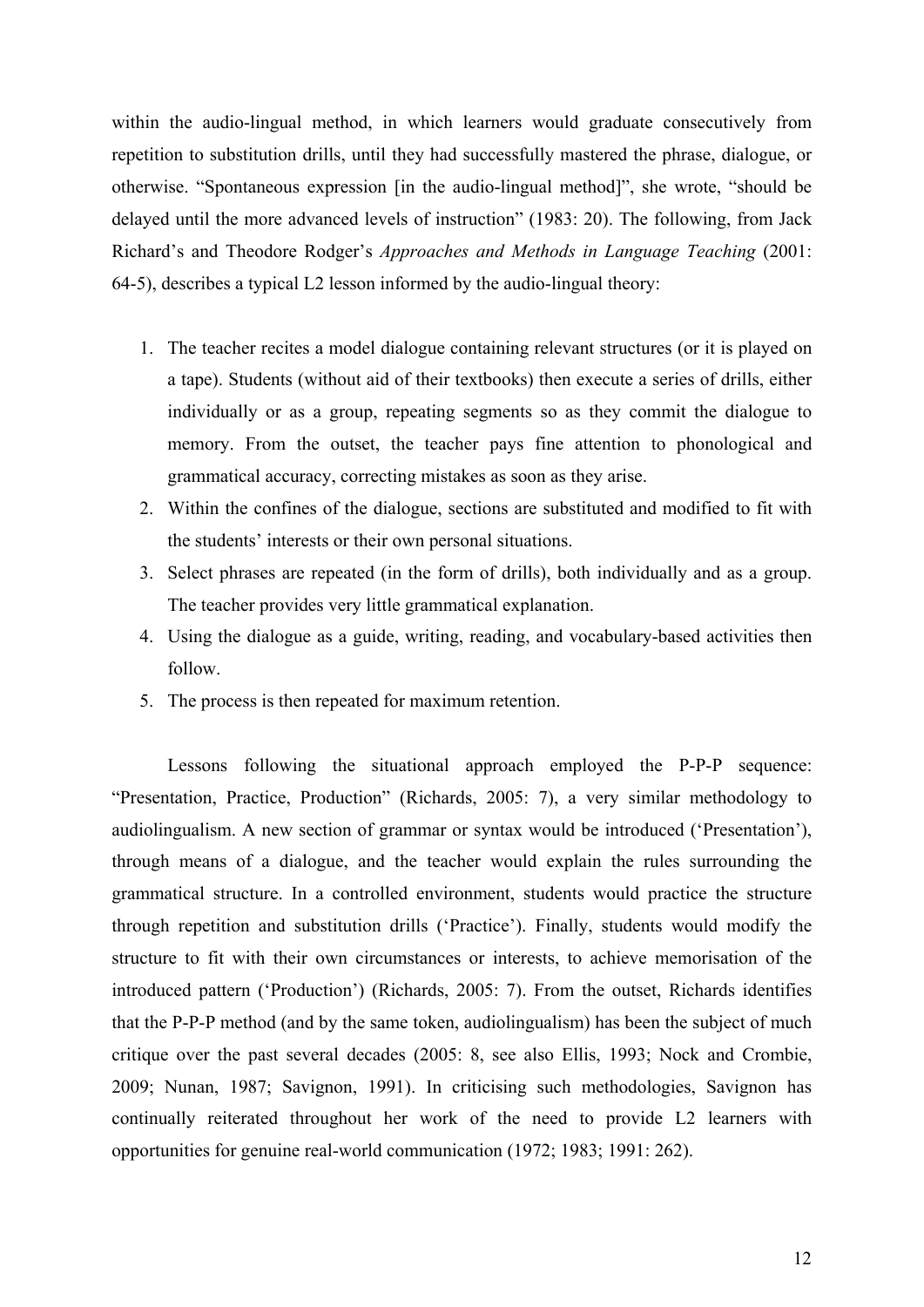Moreover, Nock and Crombie (2009: 18) note that the substitution method outlined above is very limited in scope, because only certain modifications are possible within any given sentence. "She likes rugby" cannot be substituted with "she wants rugby", for example. Moreover, the overarching focus on structure can overshadow the possibility that the content of the dialogue may have little real meaning for students. This reinforces a key criticism of the audio-lingual method: if L2 learning is geared towards genuine communication, how does such an approach help students achieve real-world competence in the target language (Ellis, 1993: 92; Nock and Crombie, 2009; Nunan, 1987: 141; Savignon, 1972: 8-9; Savignon, 1991: 261-2)? Savignon aptly points out that the "end goal" for the learner, say, for example, the ability to communicate effectively in the target language within the student's chosen vocation, is not taken into consideration (1983: 20). More broadly, Ellis stipulates that learners do not learn a language – that is, become confident and competent enough to communicate in the target language – through repetition and memorisation. L2 learning, as Savignon helpfully summarises, is a continual process of negotiating meaning in which the technical dimensions of language are "but *one* [her emphasis] of the constituents in this complex interaction" (1972: 9; 1991: 262 [her emphasis]). Skehan epitomises the discredited nature of these pedagogical orientations in explaining that

[t]he belief that a precise focus on particular form leads to learning and automatisation (that learners will learn what is taught in the order in which it is taught) no longer carries much credibility in linguistics or psychology (1996: 18).

#### *LANGUAGE = CULTURE*

Another poignant critique of audiolingualism is that the wider cultural context from which dialogues, phrases, and sentences are positioned, are considerably removed during the teaching process. In like fashion to the grammar-translation method propagating the assumption of a 'universality of cultural concepts', using the learner's native tongue to filter the target language creates a significant disjuncture between the spoken language and the culture to which it belongs (Nock and Crombie, 2009: 18). This frustrates a learner's ability to competently communicate in any target language, as they become quickly divorced from the wider background of social rules that are embedded within a language. In other words, knowing *what* to say and *when* to say it (in terms of appropriateness) – cardinal pillars of learning a language – are lessons learned within a language's cultural framework (Berns, 1990: 29-32; Hymes, 1971). Furthermore, the New Zealand Ministry of Education's *An Introduction to the Concept of Intercultural Communicative Language Teaching and*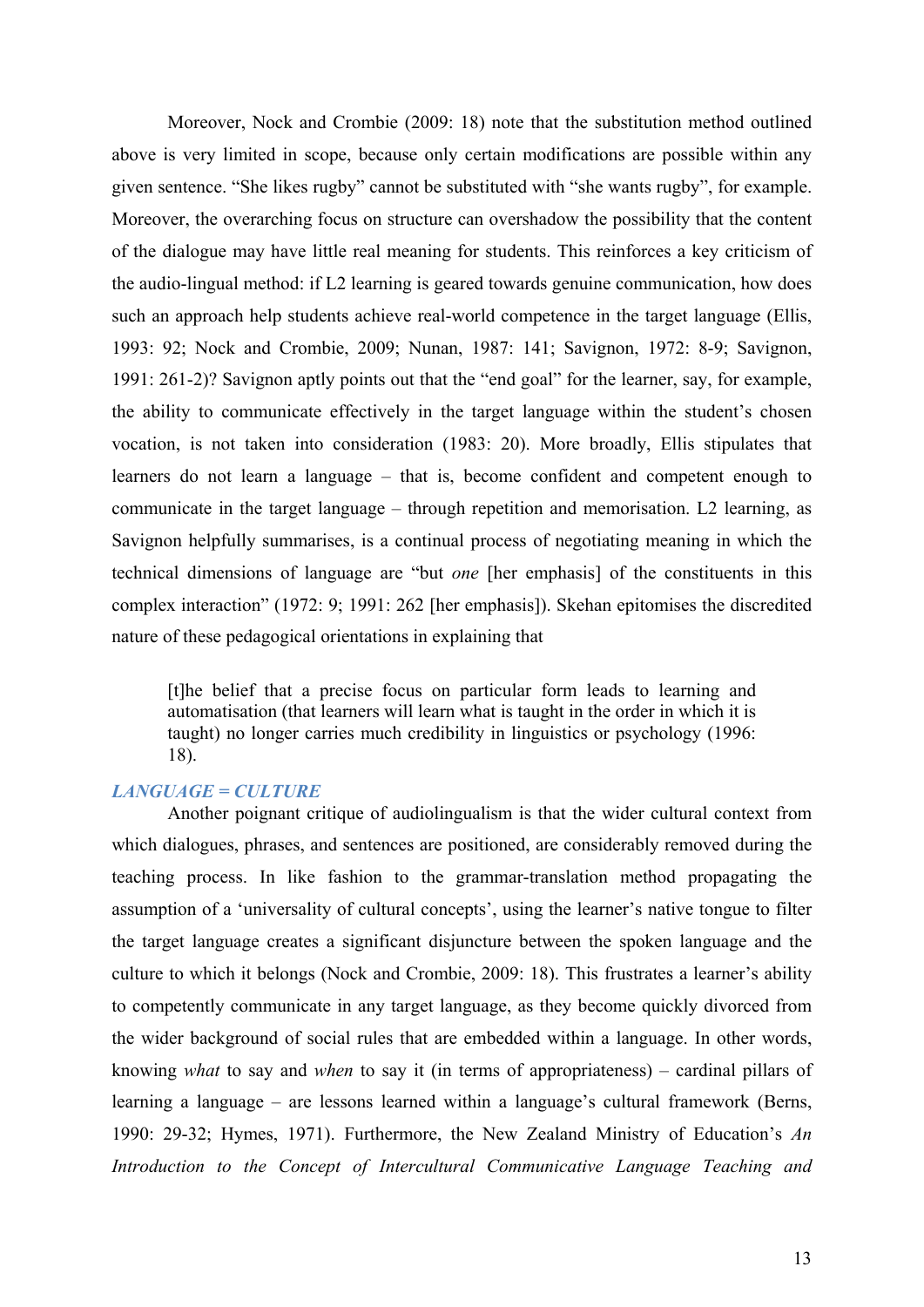*Learning: A Summary for Teachers* (2010) recognises the integral link between language and culture (pp. 24-30). They explain that every linguistic constituent of a language implicitly belongs with cultural knowledge and cannot be isolated from it in the processes of language teaching. Communicative approaches, in distinction from audiolingualism, can help realise this by providing opportunities for genuine social interaction that are "experiential and interactive" in nature (Ministry of Education, 2010: 25). For example, different greetings in Māori are more appropriate in certain circumstances, such as with colleagues at work, friends during the weekend, or family and elders upon the *marae*. Each of these instances is an exploration of cultural norms and boundaries, and highlights the culturally embedded nature of language that must be present in L2 teaching right from the beginning. By the same token, Berns (1990) notes that sociocultural diversity embedded within a language must be taken into account in designing appropriate L2 teaching methodologies. Teaching a language divorced and separated from these cultural contextualisations, it is argued, can propagate prejudicial perspectives and stereotyping. Richard's assertion that "communication is a holistic process" (2005: 24) is pertinent here, reminding us that language exercises need to provide occasions for learning both the linguistic and social rules of language use.

Throughout the methodologies outlined so far, the role of the teacher has been paramount. Power was centralised within the hands of the teacher, and all classroom activity was informed by this direction (Nock and Crombie, 2009: 19; Savignon, 1983: 20). Relinquishing this power and providing learners with more autonomy in L2 learning environments is an underpinning tenet of CLT, and we now turn to examine the informing philosophies of communicative competence.

## *The emergence of 'communicative competence'*

Communicative approaches to language teaching represent a more recent stage in the evolution of L2 teaching. The term 'communicative competence' arose as a sociolinguistic theoretical construct to examine the interrelationship between culture and language (Berns, 1990: 29; Richards, 2005: 9). Communicative approaches in L2 teaching can be linked with the increasing numbers of immigrant workers in Europe during the 1970s, and their language requirements. The work of renowned linguistic anthropologist Dell Hymes is fundamental to communicative approaches in language teaching. He explicitly recognised the role of our social conditioning in the acquisition of language (1971, 1980). Hymes stipulates that the social dimensions of life, from which we are immersed in since birth, provide us with a comprehensive series of rules regarding language use and appropriateness (1980: vi). These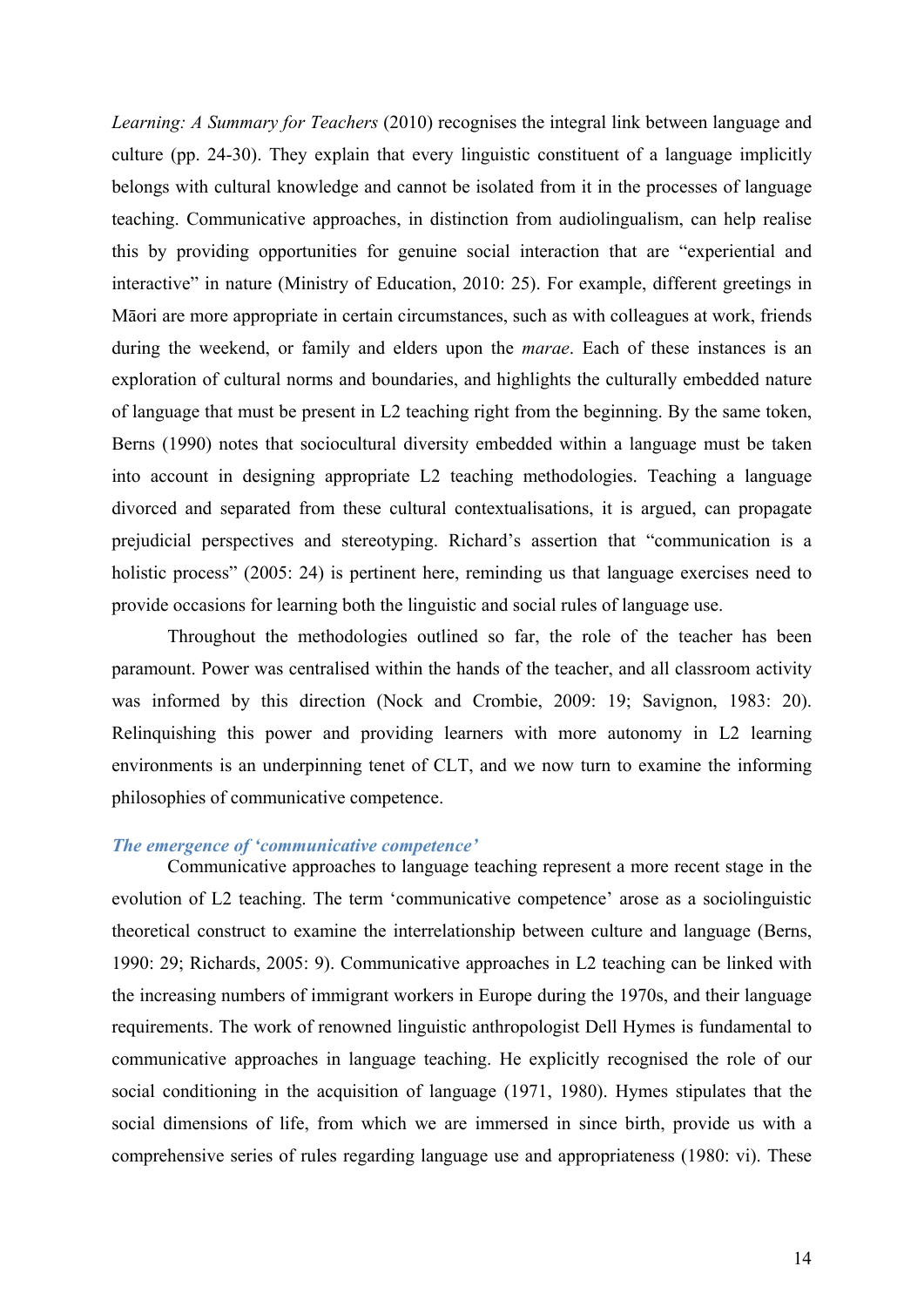rules are implicitly understood, and are not a series of instantly accessible written codes. Rather, they are rules we know how to follow in everyday interaction with members of our own cultural community, but they may be difficult to articulate (see Paulston, 1974: 352 for a comparative gloss on this). Similarly, a speaker may be fluent in Māori, but not necessarily confident in explaining the grammatical and technical dimensions of *te reo*. In discussing Hymes, Margie Berns notes that such 'rules of engagement' are discovered through ethnographies of communication, where careful investigation is made upon one's experiences during real-world language interaction (classic Malinowskian observations) (Berns 1990: 30). A Hymesian perspective, therefore, conceptualises lessons in language as lessons in social behaviour (Savignon, 1991: 264).

Savignon's description is helpful:

*Communicative competence* may be defined as the ability to function in a truly communicative setting – that is, in a dynamic exchange in which *linguistic competence* must adapt itself to the total informational input, both linguistic and paralinguistic, of one or more interlocutors (Savignon, 1972: 8 [her emphasis]).

Linguistic competence is what is about the accuracy of what is actually said, or rather, the actual utterance expressed by the speaker (Chomsky, 1968); communicative competence, by distinction, is about the ability to identify the underlying meaning within those utterances (Paulston, 1974: 350). Communicative competence in L2 teaching represents a significant shift away from grammatically oriented methodologies. At its heart, communicative competence is geared towards L2 learners acquiring the ability to effectively communicate in their target language (Paulston, 1974; Richards, 2005; Richards and Rodgers, 2001; Savignon, 1972; Savignon, 1983; Savignon, 1991). This necessitates a purposeful syllabus with specific consideration to what learners want to use the target language for, once they leave the artificiality of the classroom (Berns, 1990: 43). Migrant workers becoming proficient in the language of their chosen vocation exemplifies this. Moreover, the specific type of language required in different workplaces inevitably varies. Compare, for example, the dialect of English required for lecturing at a university in distinction to fruit picking in the orchards of Central Otago. These examples also reiterate that language learning is an exercise in understanding social meaning, as each of these spaces contains idiosyncratic words, idioms, colloquialisms, and phrases. To summarise, communicative competence concerns a learner's acquisition of a second language to the extent that they can effectively communicate in the arena in which they want or need to use the target language.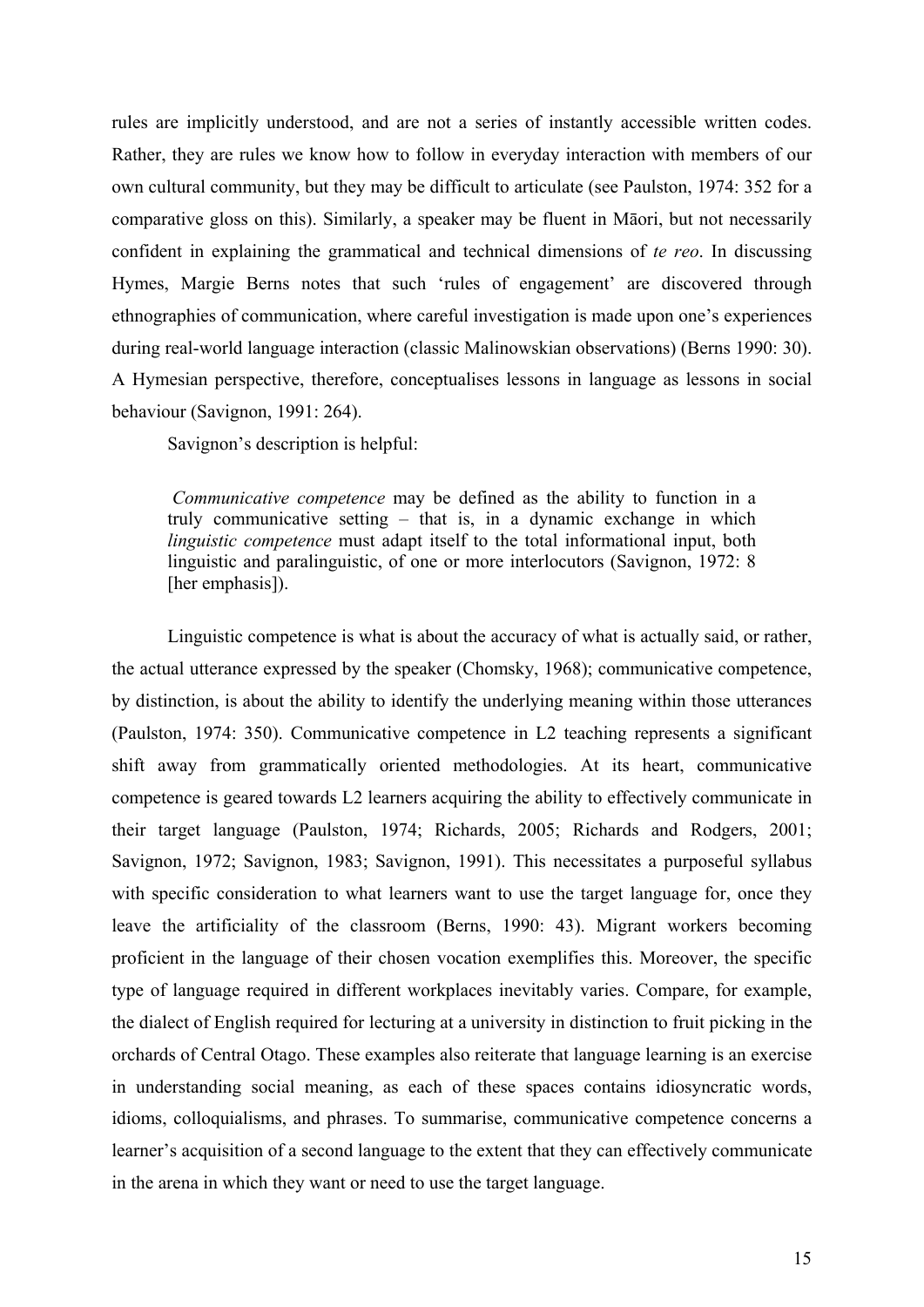**Communicative Language Teaching** attempts to apply the values contained within the notion of communicative competence into the classrooms of language teaching. Since its initial implementation in the 1970s, it has undergone a series of significant developments over time. CLT has been widely used in teaching English for Speakers of Other Languages (ESOL), and Savignon has also successfully employed this methodology for adult learners of French (Savignon, 1972). Her research demonstrated that CLT methods significantly contributed to teaching French L2 learners, in contradistinction to earlier teaching styles. Pedagogically, CLT is informed by a number of intellectual fields, because of its emphasis on the social, linguistic, and psychological dimensions of language teaching. The philosophical underpinnings have likewise evolved alongside these movements, and we elaborate on some of the established principles in contemporary CLT discourse below.

#### *MEANINGFUL COMMUNICATION*

L2 learning, as Richards (2005: 24) identifies, is about engaging learners in "meaningful communication", where communication refers to the interpretation, expression, and negotiation of meaning (Savignon, 1991: 262; Nunan, 1987). Lessons based around this approach should employ exercises that provide real-world opportunities where students can participate in the negotiation of meaning between one or more interlocutors (Richards, 2005: 24). From the outset, CLT methodologies are aimed at providing learners with a repertoire of useful language skills that can be immediately employed upon graduating from the course. In this way, using language is considered a creative and spontaneous enterprise (Savignon, 1983: 23), and classroom activities need to align to this reality. During teaching, meaningoriented activities supersede the narrow focus on mechanics as represented through substitution and repetition drills. Meaningful communication extends to the belief that the target for second language speakers should be competence in communication, and not native speaker competence. As the Ministry of Education (2010: 34) acknowledges, attaining native speaker competence is an unrealistic goal that may also prove to be assimilationist in its execution. As the Ministry goes on to explain, a key element in communicative competence is the ability to negotiate meaning across cultural boundaries, a skill which may get lost if the ultimate aim is native speaker proficiency (Ministry of Education, 2010: 34). This is also pragmatically difficult to implement in language courses, particularly given the demands and constraints of time in L2 programmes.

Savignon's 1972 study of implementing communicative approaches in adult French language courses – *Communicative Competence: An Experiment in Foreign Language*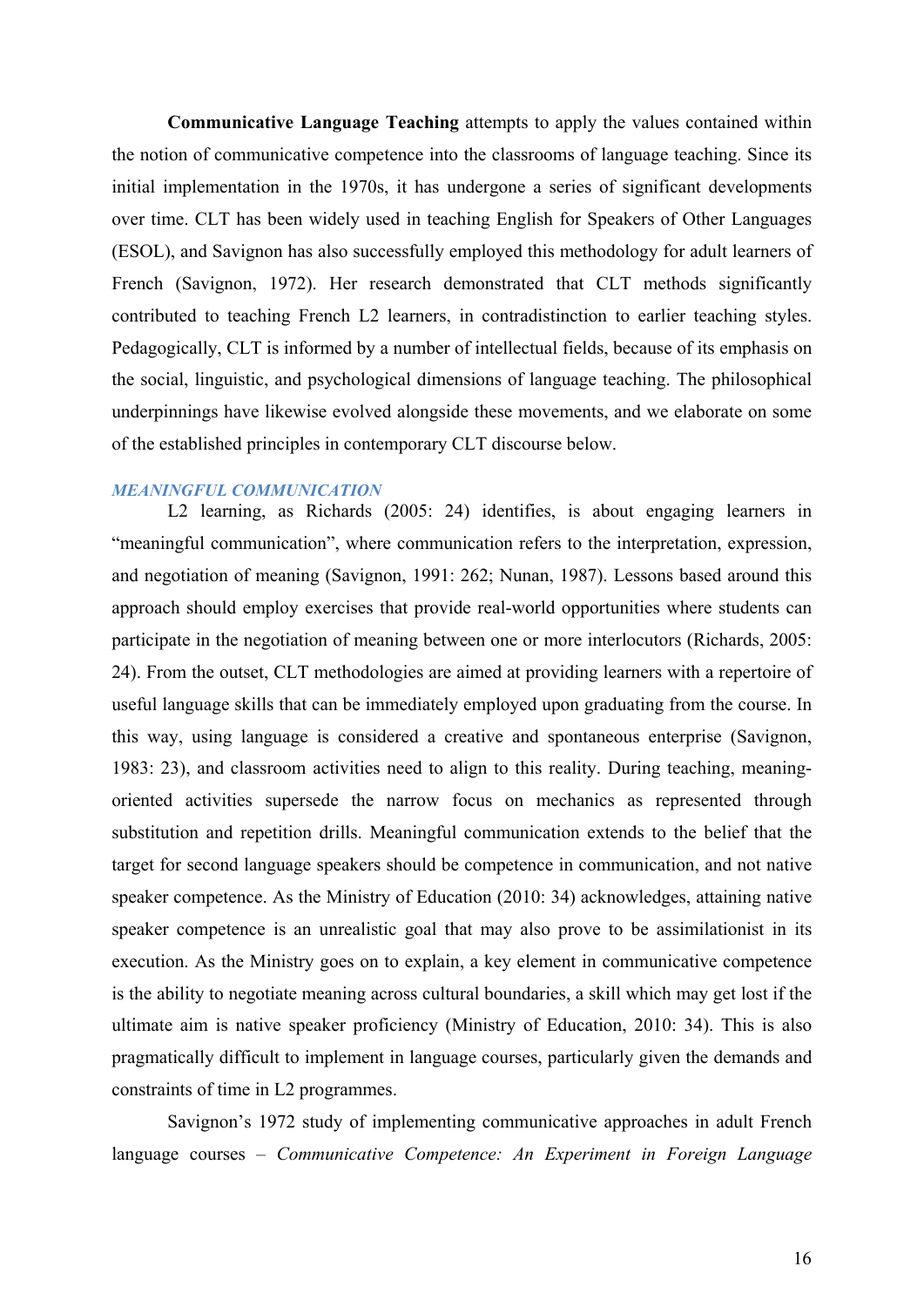*Teaching –* urged learners to use language in creative ways, instead of regurgitating memorised patterns. This required learners to capitalise upon all of the linguistic and nonlinguistic resources at their disposal, such as body language, to aid in the communication enterprise (Savignon, 1991: 264-5). Indeed, language use in real-world situations encompasses much more than linguistic utterances. During class activities of Savignon's study, the primary emphasis was the transmission of meaning to interlocutors, where short interactive activities were held between a learner and a fluent speaker of French. While it was expected that during the course of such exchanges grammatical and phonological errors would arise, students would not be interrupted and corrected so long as the meaning was sufficiently communicated to the counterpart speaker (1972: 25). This is in stark contrast to earlier audiolingualism methodologies, which helps to reinforce the notion that communicating meaning is the principal element of any language, and that communicative competence should be at the forefront of language teaching pedagogies. Moreover, when Savignon compared her student's test results to those in more traditional L2 courses, she noted that her students fared no less in accuracy tests and "significantly surpassed [their peers] … in four unrehearsed communicative tasks (1991: 265). The evidence suggests that communicative language approaches in L2 teaching are worthy of our attention for developing fluency amongst indigenous language communities. For Māori, Hawaiian, and Tahitian, this perspective is reinforced by Nock and Crombie's 2009 work that examines synergies between CLT and Māori pedagogies, as well as NeSmith's (2012: 40) recognition of CLT's contribution within the Hawaiian context.

## *LEARNER AUTONOMY*

Learner autonomy is a further central component of CLT, where the desires of the learner are fundamental to course design and instruction (this repeats my earlier discussion of needs analysis in the design of L2 courses) (Berns, 1990; Richards, 2005; Savignon, 1991). As has been established, traditional methodologies such as audiolingualism privileged the role of the teacher by concentrating classroom authority within their hands, with the students in a subordinate position during exercises and activities. Comparatively, CLT disrupts this by situating the teacher in a facilitative role, where they promote a positive learning environment interspersed with opportunities for students to engage in communicative language activities. This is known as the shift from "teacher centred instruction" to "learner-centred instruction" (Richards, 2005: 25-27). As Savignon explains, breaking the student / teacher dichotomy in language classrooms in this way is crucial to L2 teaching methodologies, falling within the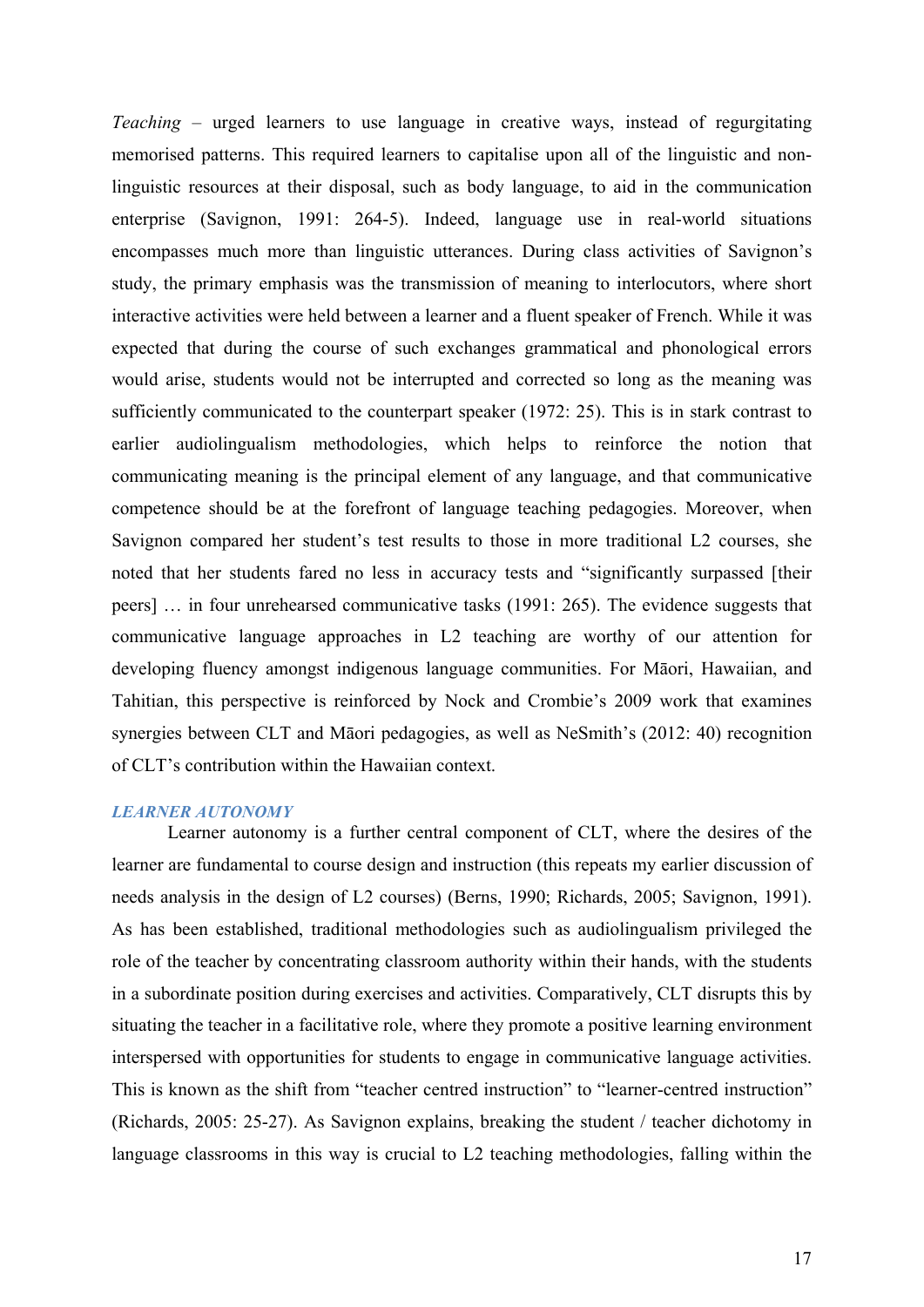broader philosophical movement of individual empowerment (1991: 264). Nock and Crombie summarise this sentiment by stipulating that

…[c]ommunicative language teaching is learner-centred. The learner is at the very core of communicative language teaching as it is acknowledged that language education is education that necessarily involves every aspect of a learner's being and personal development (2009: 26).

CLT recognises that the path towards language acquisition can be an arduous and gradual process, and that different learners will operate at different paces: language learning is not a 'one size fits all' phenomena. The teacher's role is not invisible, however, but is considered more of a guide to classroom interaction. Within this paradigm, teachers are considered co-learners that likewise engage in the exploration of culture and the negotiation of meaning (Ministry of Education, 2010: 28; Richards, 2005: 28). The co-construction of meaning reflects core characteristics of the traditional Māori concept of *ako*, which endorses a collaborative approach in L2 teaching and puts emphasis on the teacher's role as a facilitator instead of an authority figure (Nock and Crombie, 2009: 24-5). Each individual learner inevitably possesses different strengths and weaknesses in language acquisition, and has their own attendant desires and needs for acquiring the target language. This diversity in learner characteristics is something teachers need to be sharply cognisant of, from course structure to one-on-one activities (Richards, 2005: 26-7). As Savignon aptly summarises,

[t]he selection of methods and materials appropriate to both the goals *and*  context of teaching begins with an analysis of both learner needs *and* styles of learning (Savignon, 1991: 266 [her emphasis]).

In order to provide this tailored, individualised approach, L2 teachers need sufficient resources, support, and time for lesson planning and activity design. These are challenges to be negotiated when attempting to manoeuvre CLT strategies into tertiary *te reo* courses, with the ultimate goal of increasing the proficiency of indigenous language speakers.

## *Derivatives of CLT*

It is also important to note the development of other methodologies that have branched off from the ideological underpinnings of CLT, namely Content-Based Instruction (CBI) and Task-Based Instruction (TBI). The explicit focus of CBI is upon content: the subject matter of a conversation and the transaction of information. It is through content that the technical and mechanical dimensions of language are taught, and not the reverse (characteristic of traditional approaches). Learners, therefore, are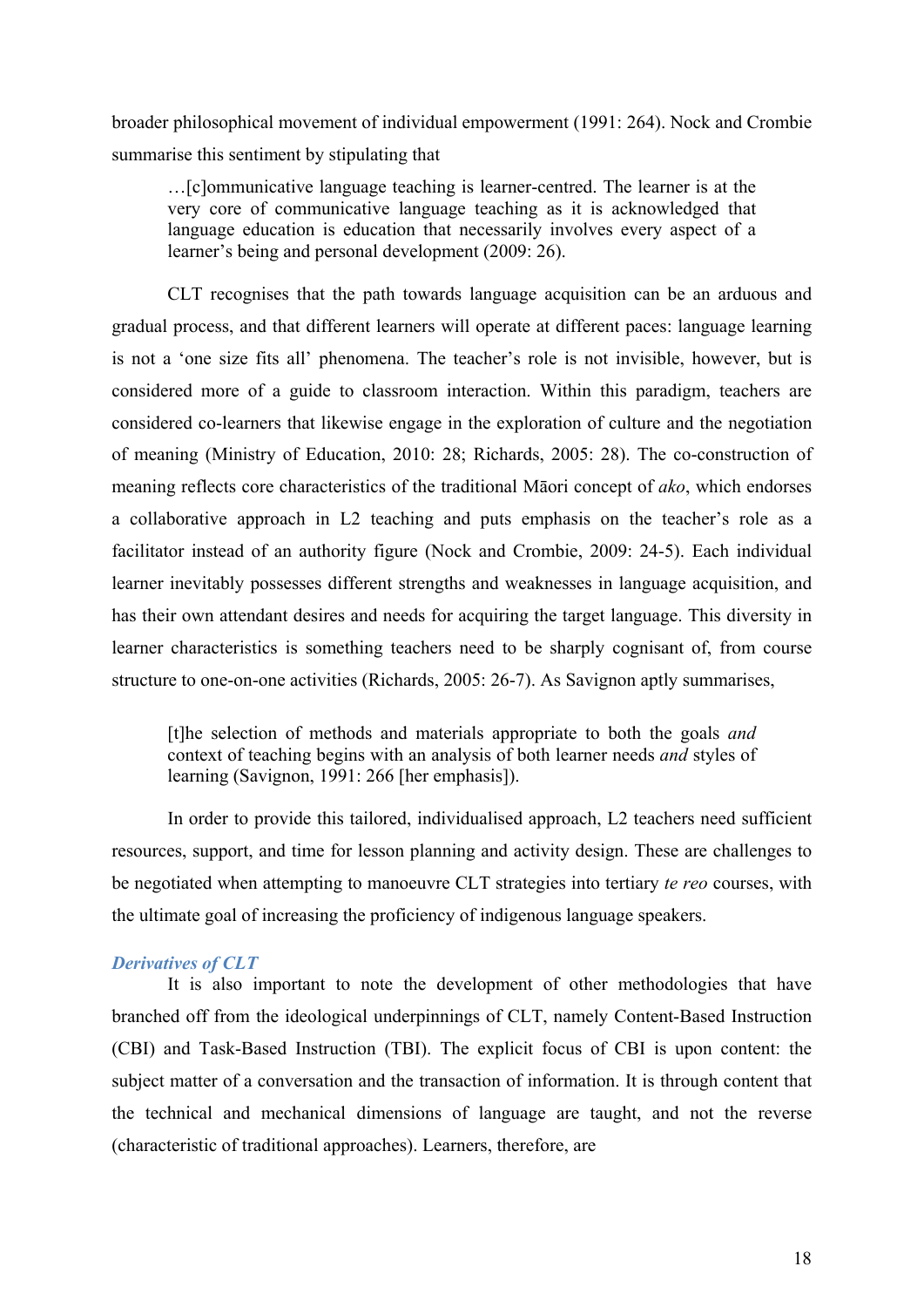…simultaneously language students and students of whatever content is being taught. The subject matter is primary, and language learning occurs incidentally to the content learning (Krahnke, 1987: 12).

TBI expands on these notions by providing tasks that mirror what the learner will use the language for, such as applying for a job, navigating government bureaucracy, or reading a course textbook. In this way, TBI is much closer in design to the communicative approaches examined thus far (Krahnke, 1987). As Krahnke explains,

The defining characteristic of task-based content is that it uses activities that the learners have to do for noninstructional purposes outside of the classroom as opportunities for language learning. *Tasks* are distinct form other activities to the degree that they have noninstructional purpose and measurable outcomes. Tasks are a way of bringing the real world into the classroom (1987: 57 [his emphasis]).

Examining linguistic elements (in the actual teaching of the language) only occurs when the need arises, and is considered secondary to the performance of the task (Krahnke, 1987: 18). Krashen's 'acquisition theory' is an informing philosophy for TBI, which stipulates that exposure to language through experience instead of instruction, is the primary route to fluency in a language (Krashen, 1982). Within a teaching syllabus, tasks should be carefully matched to individual student capability, reflecting real situations that learners would likely participate in after completion of the course. Therefore, using language to convey information through a task is essentially a means to an end instead of an ultimate goal (Powers, 2008: 73; Ramirez, 1995). Ramirez (1995) provides a series of key points to be aware of in creating relevant tasks for an L2 course syllabus (Powers, 2008: 73; Ramirez, 1995). Initially, the purpose of the task needs to be clear, whether that be investigating the present tense, or searching and locating information in a text. A second consideration concerns content, that is, what the learner will be required to do in performance of the task, such as asking the price of something or making a phone call. The method of the task and how it needs to be accomplished, and the location of the task (within, for instance, the classroom, home, or at a restaurant) are the final two considerations (Powers, 2008: 73). These underpinnings of TBI, and their strong link with CLT, are capable of informing the architecture of tertiary L2 *te reo* courses. The benefits of such methods suggests that they may have a materially contribute to indigenous language revitalisation, specifically aimed at increasing the numbers of fluent Māori, Hawaiian, and Tahitian speakers. I examine this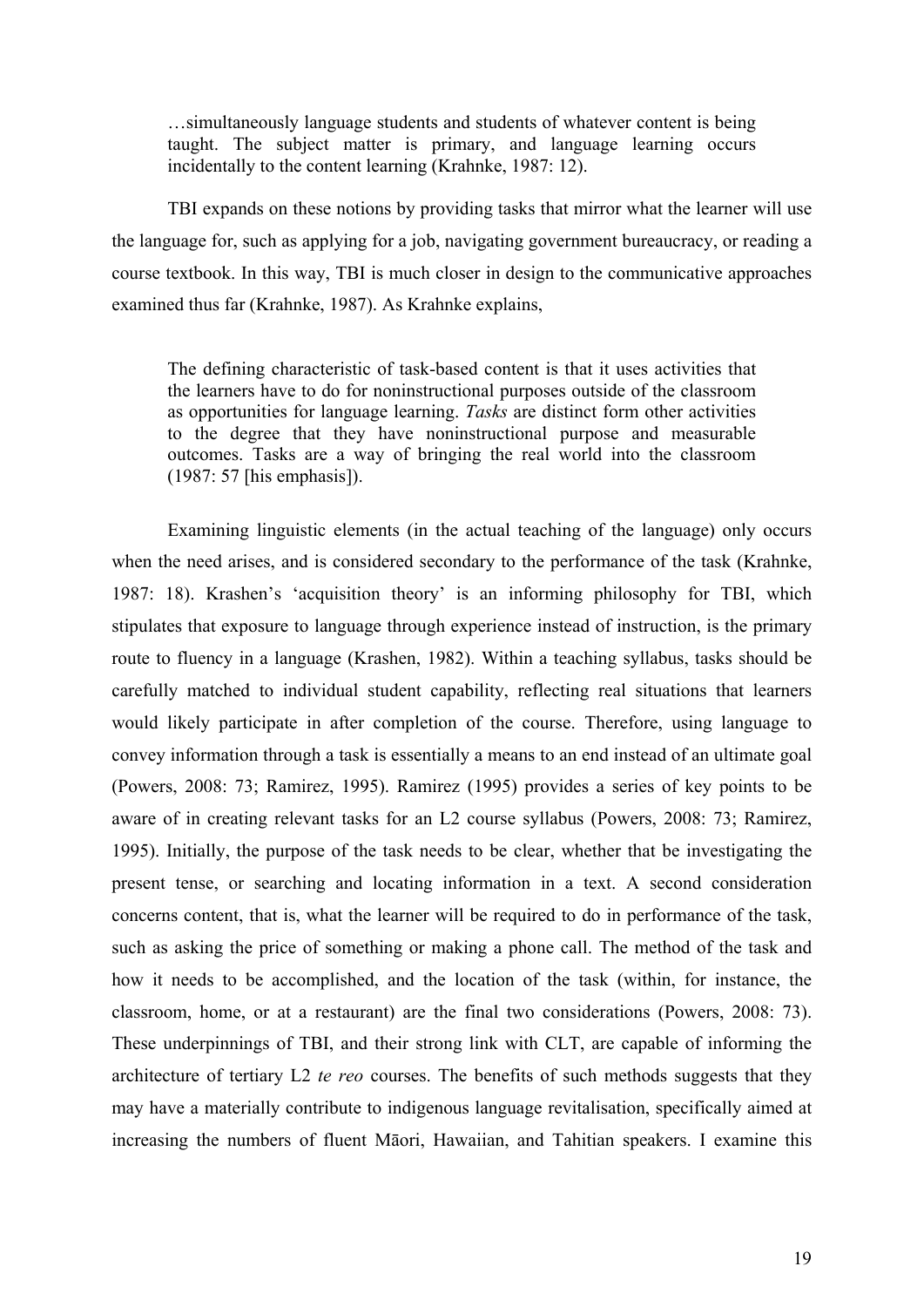more closely in the following section, and also review the criticisms and disadvantages of these methodologies.

## **CLT CLASSROOM EXERCISES**

The comprehensive corpus of work by Richards, Ramirez, Krahnke, Savignon, and Berns provides a robust framework for L2 classroom activities, and we examine a short series of examples that may be applied within tertiary *te reo* courses today (as well as in other L2 programmes). Richards (2005: 14-6) identifies the importance of providing activities aimed at promoting language fluency, and fluency is considered the natural flow of language during genuine communicative interaction. Fluency task work can be supported with accuracy activities (which focus on correct use of language), but Richards reminds us that teachers need to strike a balance between employing these two types of instruction (2005: 16). As mentioned earlier, too much focus upon accuracy can erode learner confidence.

#### *Role-play improvisation*

Role-plays can promote fluency by providing opportunities for improvised language use. A specific situation is described to students, such as a car accident. Learners assume the roles of either the drivers of the vehicles, witnesses to the crash, or the police. Other examples might include going to a petrol station for vehicle servicing or maintenance. This illustration involves the station attendant, the driver, and perhaps other customers on the forecourt. It is within the confines of such situations that students must creatively use their language skills to communicate meaning and negotiate difference between themselves and their fellow interlocutors in the role-play. Here, the objective is to develop fluency through unrehearsed situations. These role-play examples can be implemented in tertiary *te reo*  courses, and may also extend to circumstances such as asking for directions, or learning how to cook a particular meal.

## *Language tasks*

Language tasks are also important CLT classroom exercises. Krahnke (1987: 60) provides three levels of tasks appropriate to different learner capabilities – from elementary through to advanced – and he provides the following illustrations. Language tasks for beginners include creating profiles of classmates and teachers, preparing and executing a class outing, and filling in bureaucratic or institutional forms. An intermediate task may involve designing a campus handbook that new students to the course might use in exploring their university, polytechnic, or wānanga. Places of relevance such as printing centres, food courts, libraries, and sports clubs could be pinpointed on a map, with some helpful hints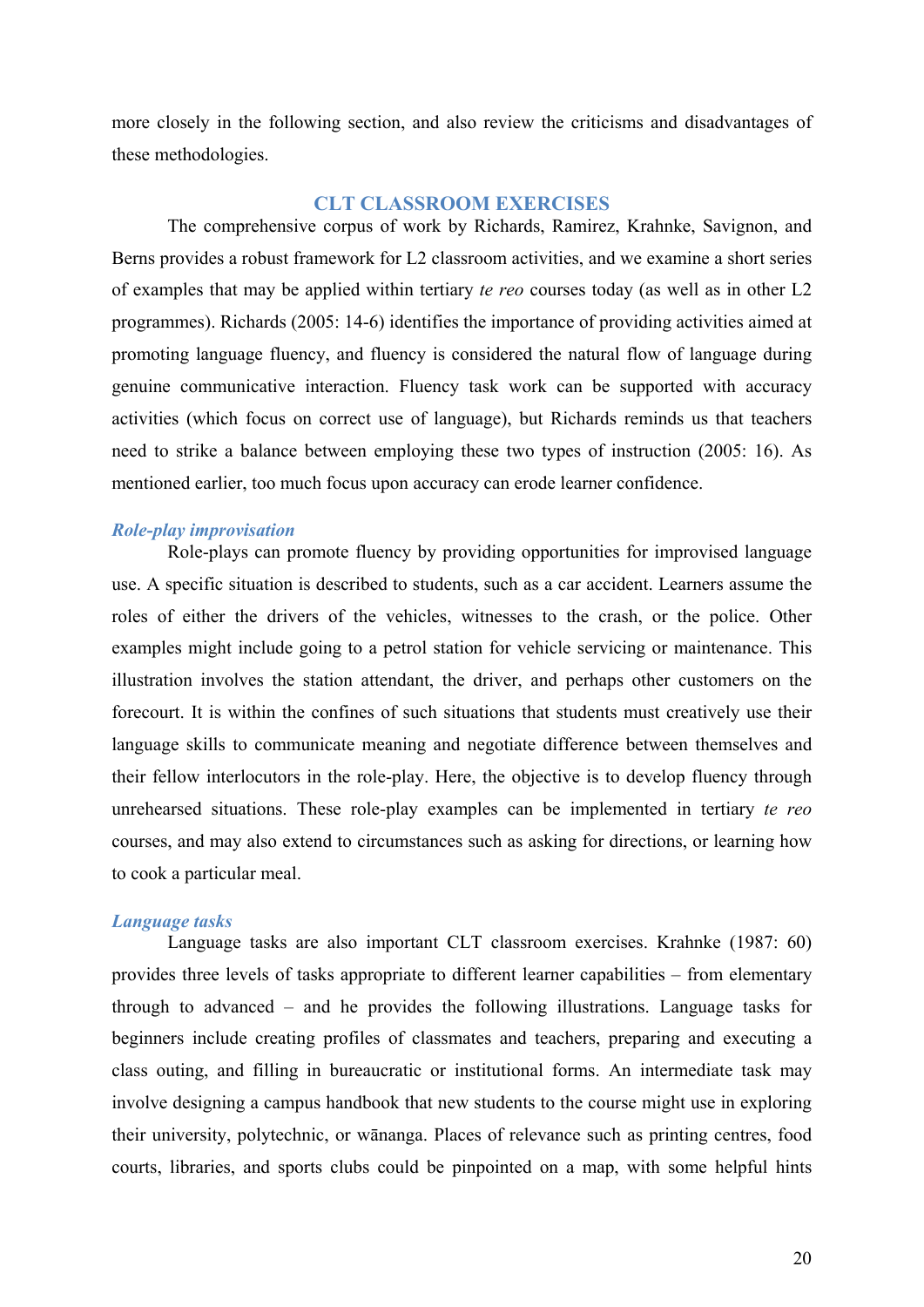provided along the way (for instance, identifying which centres or libraries have free refreshments available). This type of task provides the added purpose of being useful beyond the L2 course, permeating into other areas of the student's life. Advanced tasks include preparing a mini-ethnography from the learner's home community, which may include local foods, swimming areas, and historical places of interest. The more advanced the task, the more significance the language use becomes for the learner. These are only a few examples of activities that can be incorporated into an L2 syllabus, and these can be adapted to suit different contexts.

#### *Information-gap and information-transfer activities*

A common occurrence during communication is the need to acquire and provide information, and this transactional method is reflected in information-gap exercises. Richards' illustration is of a 'spot-the-difference' type task (2005: 20), where students are paired, and each has a similar picture that contains subtle differences to its counterpart. The aim of the task is to figure these differences and report back on them. Information-gap exercises can likewise be incorporated into role-plays, where for example the customer at the petrol station may request pricing information for confectionary, or directions to the toilet. Information-transfer activities, by distinction, require learners to take input information and translate that into a different format. For instance, students may read a descriptive paragraph, and be required to draw the scene using the paragraph as their guide. Both of these templates encourage students to think laterally about the situation and use their language skills creatively in approaching the task. They are communicative in nature because of the unrehearsed nature of their engagement with other interlocutors, reflective of real-world scenarios. This also encourages learners to *think* in the target language, instead of toing and froing from L2 to L1 and back again. This discussion, and the examples provided, demonstrate the superiority of CLT approaches over grammar translation and audio-lingual methods, where the learning objectives are communicative in nature. The CLT activities described above are not exclusive to courses where the syllabus is communicative. Many university courses, including the ones at Otago University include these types of activities in their curriculum. However, courses with a structured syllabus tend not to include the functions of these activities as the basis for the syllabus nor do they include them as forms of assessment. Instead grammar-translation courses tend to list linguistic specific structures as the basis for the syllabus and they priortise decontextualized grammar and translation tests for formal assessment. This is where we believe a CLT syllabus can contribute to the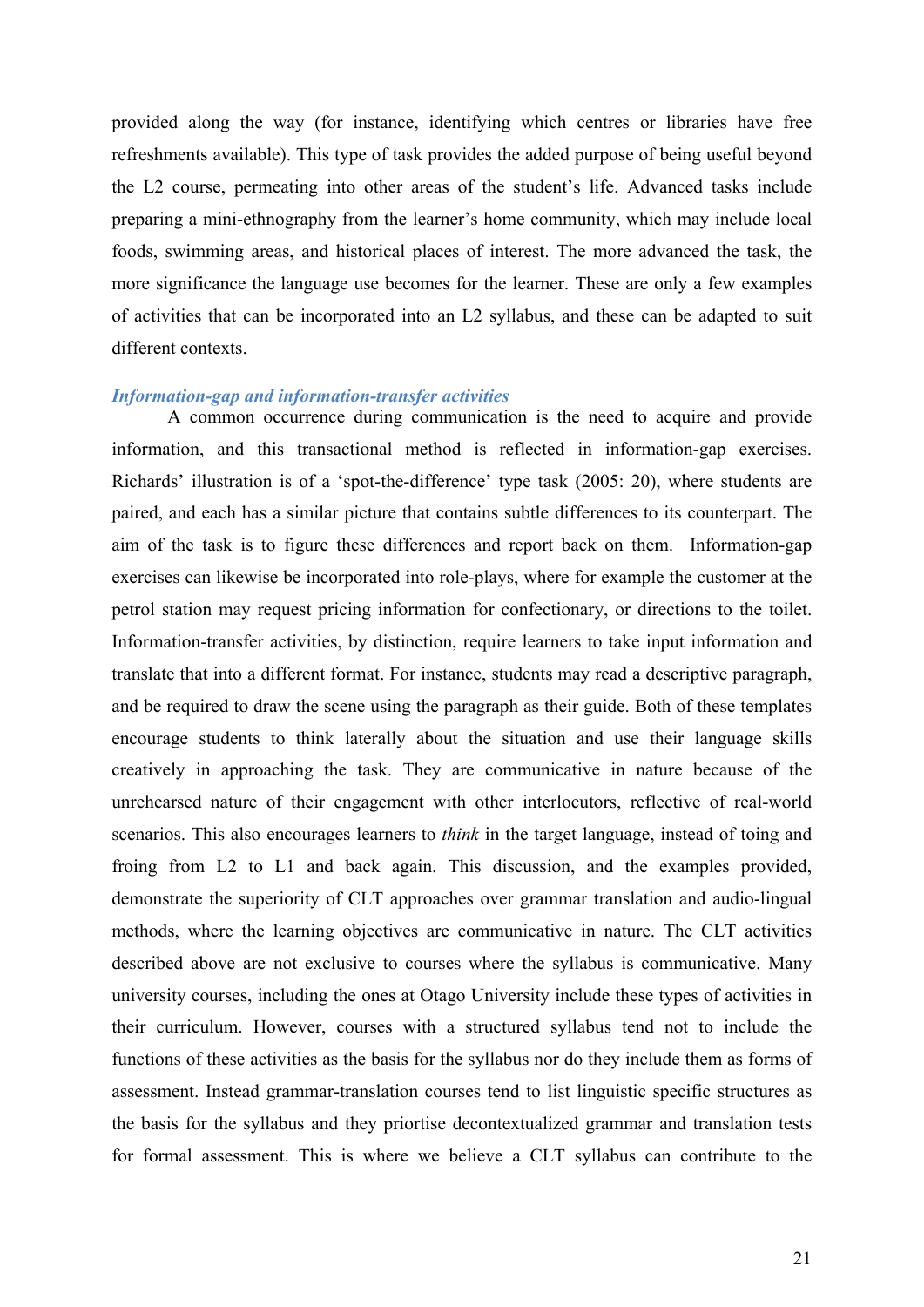revitalisation of indigenous languages by increasing the numbers of proficient speakers of Māori, Tahitian, and Hawaiian, by offering more contextualised and communicative forms of curriculum, pedagogy and assessment.

## **CRITIQUES OF CLT AND TBI**

The methodologies and L2 classroom activities outlined thus far have given rise to a number of criticisms, and I discuss two of the principal critiques below. CLT methodologies are often charged with **ignoring grammar and linguistic accuracy**. In the past, CLT advocates reined in traditional L2 methodologies because of the parochial emphasis on grammatical competence, and it is possible that some consider that this reflects a disregard for the formal aspects of language (Savignon, 1991: 268). However, as Savignon points out, linguistic form and the grammatical dimensions of language are of necessity incorporated into communication (1991: 268), a testament supported by Canale and Swain (1980). Learners gradually develop the ability to use grammar correctly, because communicative competence can be impaired in situations of grammatical inaccuracy. "I went to the shop", and "I am going to the shop", for example, convey completely different information. By a similar token, the meaning of "kei te oma ahau" [I am running] differs greatly from "i oma ahau" [I ran]". Nevertheless, as Savignon earlier mentioned, grammar and vocabulary represent but one dimension in the multifaceted nature of language acquisition (1972: 9), as communication incorporates much more than mastery of linguistic mechanisms. The broader response to this critique is that communicative methods approach L2 teaching from a different standpoint to that of earlier audio-lingual systems. Negotiating meaning extends to other skills within the learner's repertoire (such as social behaviour), and these are equally as important in mastering the ability to effectively communicate in the target language. Savignon's 1972 research showed that students taught with CLT methods were at no disadvantage in terms of accuracy when compared with students taught through grammartranslation methods. Savignon's success would suggest that grammatical correctness is not necessarily sacrificed within CLT approaches in the fashion argued by critics.

Wider critiques concern the **implementation of communicative strategies** into situations where residual elements of traditional methods are still prominent. In classrooms where the teacher is confined by the same textbook and resources, and confronted with a different teaching strategy, incorporating communicative approaches into course design can be very difficult (NeSmith, 2012: 41). Most university language courses have five to six hours of class time per week. English CLT courses typically dedicate 20 to 25 hours per week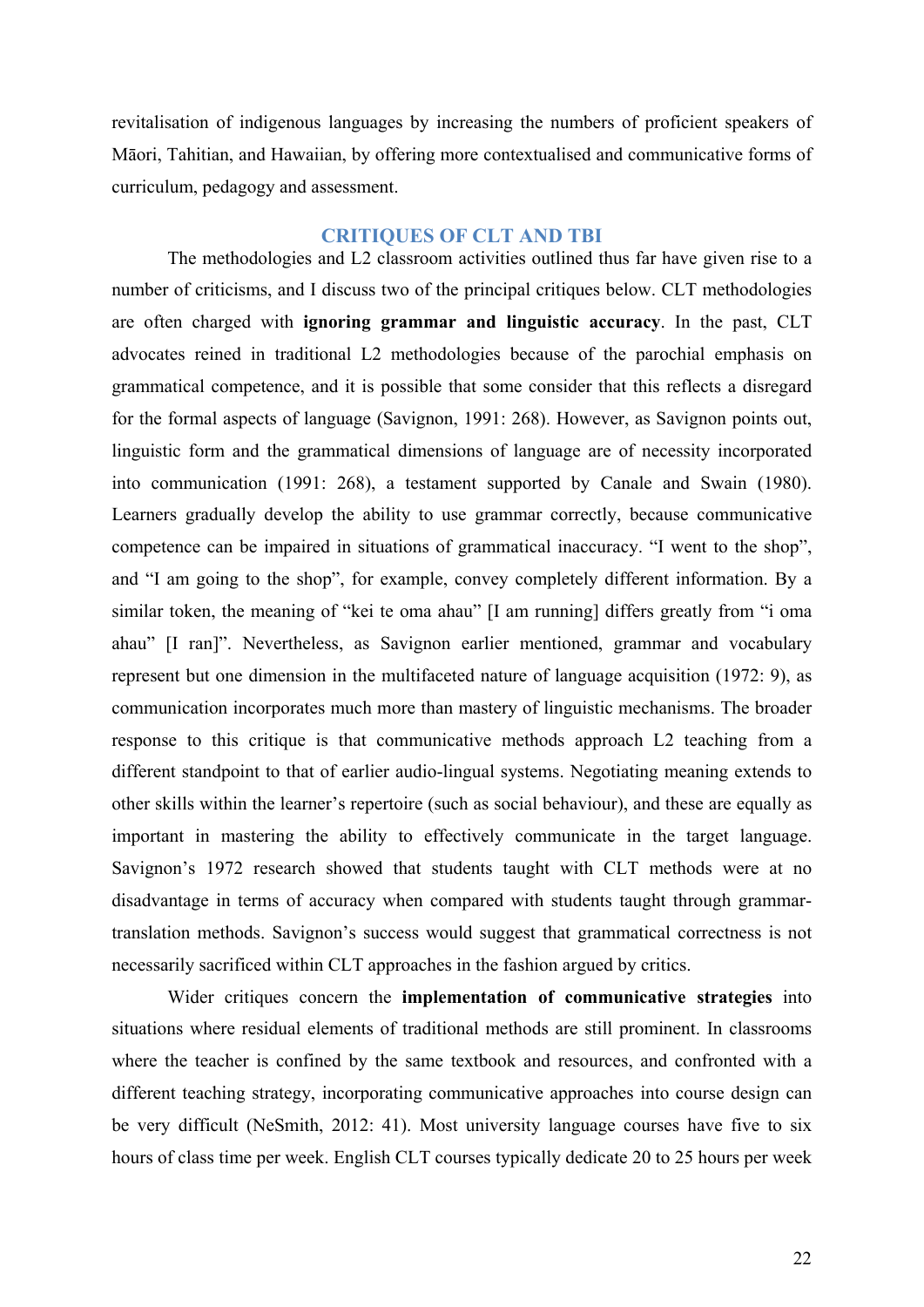to language teaching. These time limitations are likely to hinder implementing communicative strategies within university language programmes, and course designers must be mindful of this. Moreover, NeSmith's review examines the apparent disjuncture between L2 teachers' beliefs and understanding of CLT, and the actual methodological approach they take within their classrooms (2012: 37). Nunan's (1987) research concurs with this, in which he noticed a "great deal of 'traditional' language work" contained in courses with a supposedly communicative orientation. His work identifies a persistent problem: within the classroom, there may be very few opportunities created for genuine communication. While courses may ostensibly appear to be communicative in nature, they might not reflect this in actuality (Nunan, 1987: 141, 144). NeSmith's remark, that it will take time for teachers to become familiar with communicative strategies, is fitting here (2012: 43). Nunan's concluding observation, that teachers are the ultimate agents of change within the idiosyncrasies of their L2 classrooms, is a reminder that dedication and steadfast endeavour to ensure student success is required from a grassroots as well as an ideological level (1987: 144). This is an appropriate reminder for the revitalisation of indigenous languages, and the ways and means which we invest in the pursuit this goal.

#### **CONCLUSION**

The threatened nature of Māori, Hawaiian,Tahitian and a host of other indigenous languages, provides great impetus for educators to look to Communicative Language Teaching as a tool for the revitalisation of indigenous world languages. Courses that prioritise grammar, translation and linguistic accuracy may unwittingly impede learner confidence and motivation. It is crucial that the dominance of grammar and translation is challenged in order for indigenous languages to live again as a genuinely communicative languages of the world. The success of CLT pedagogies, evidenced by L2 English programmes around the world suggests the same success might be possible if it were to be meaningfully implemented within existing indigenous language courses. Meaningful communicative language teaching requires communicative principles to be implemented holistically, from the syllabus through to the classroom pedagogy, and to the formal assessment. Adding in a communicative exercise here and there to a grammar syllabus will not suffice. The ultimate goal is to give rise to a generation of confident speakers of indigenous languages, able to communicate with friends, family, and the community. While there are a number of methodological and pragmatic limitations to be conscious of, such as the confines of existing classroom frameworks, and the hegemony of current teaching practices, CLT stands poised to help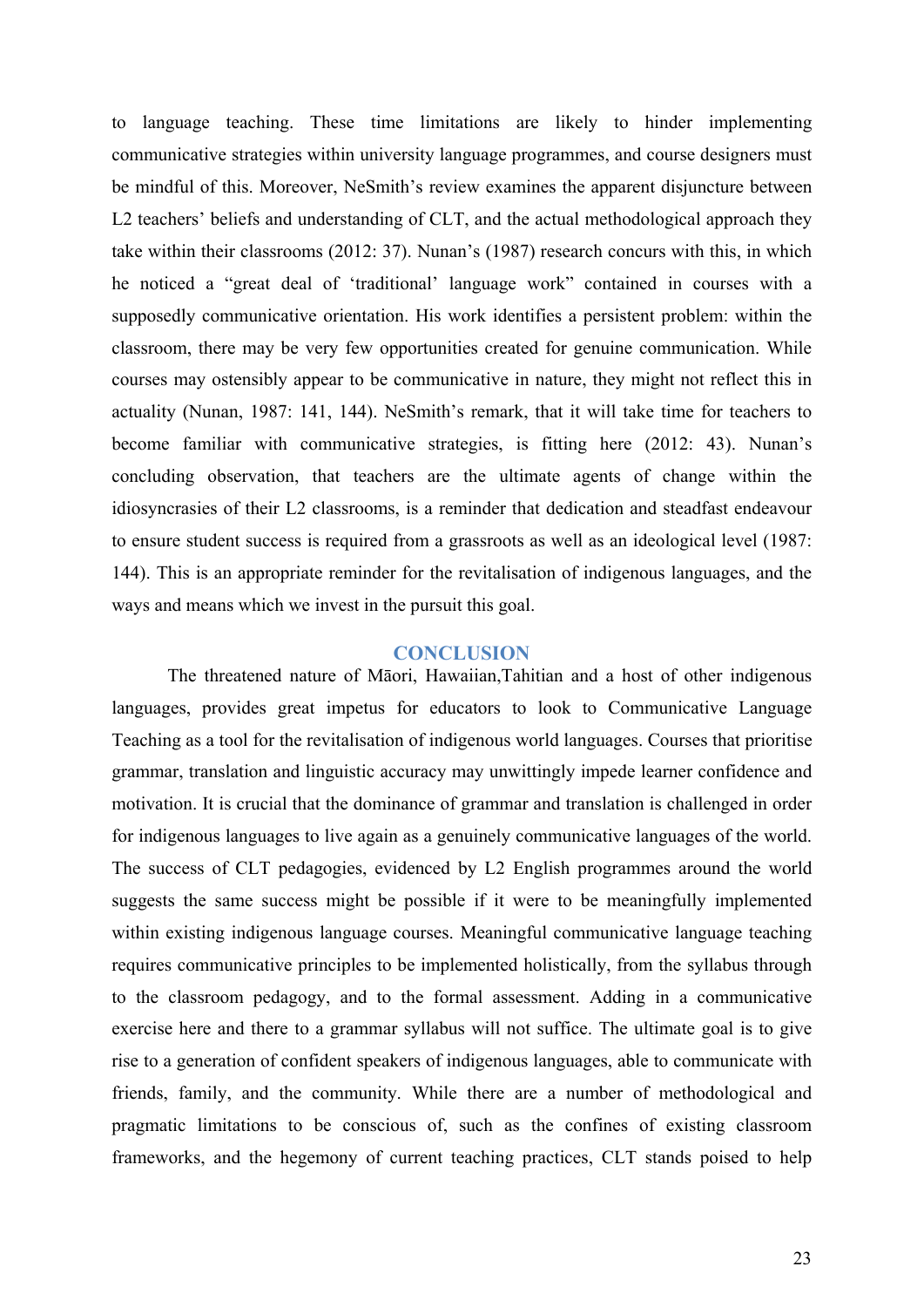mitigate the decline and to offer more innovative approaches to the revitalisation of indigenous languages.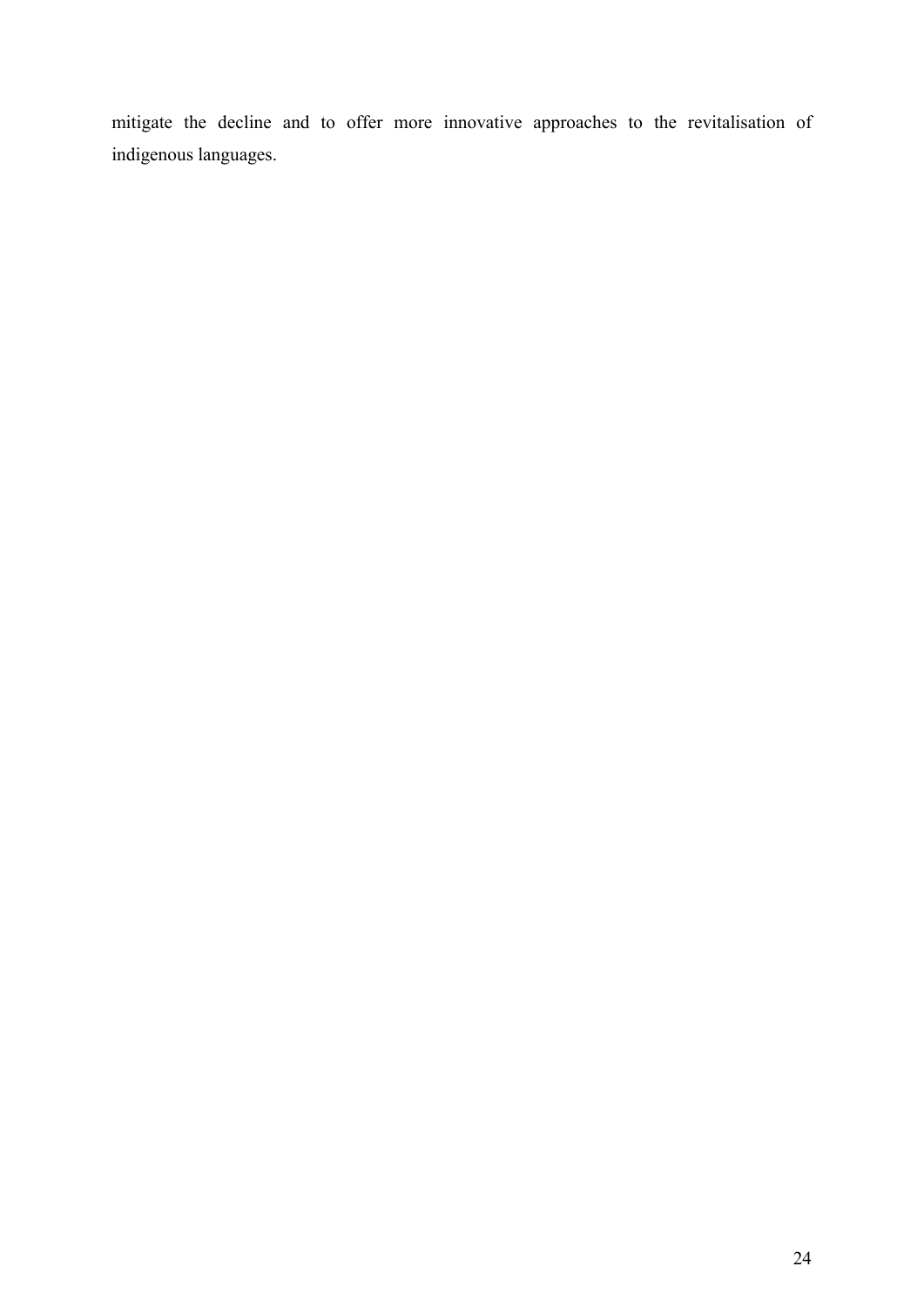## **BIBLIOGRAPHY**

- Aikman-Dodd, P. J. W. (2015). *Unto the Breaking Dawn: Finding Meaning and Relevance in Marae in 21st Century New Zealand - An Eastern Bay of Plenty Case Study.* Unpublished thesis (Masters), University of Otago.
- Asher, G., Naulls, D. & the New Zealand Planning Council. (1987). *Maori Land.*, Wellington, New Zealand Planning Council.
- Auckland University of Technology. (2015). *Te Reo Māori courses for all levels of learning*  [Online]. Available: http://www.aut.ac.nz/study-at-aut/study-areas/te-arapoutama/qualifications/te-reo-maori [Accessed January 16 2015].
- Benton, R. A. (1997). The Māori Language: Dying or Reviving. Prepared for the East West Center Alumni-in-Residence Working Paper Series. Wellington: New Zealand Council for Educational Research.
- Berns, M. (1990). *Contexts of Competence: Social and Cultural Considerations in Communicative Language Teaching*. London: Plenum Press.
- Canale, M. & Swain, M. (1980). Theoretical bases of communicative approaches to second language teaching and testing. *Applied Linguistics,* 1**,** pp. 1-47.
- Chomsky, N. (1968). *Language and Mind*. New York: Harcourt, Brace and World.
- Ellis, R. (1993). The Structural Syllabus and Second Language Acquisition. *Teachers of English to Speakers of Other Languages, Inc. (TESOL)*. 27: 1**,** pp. 91-113.
- Harrison, K. D. (2007). *When Languages Die: The Extinction of the World's Languages and the Erosion of Human Knowledge*. Oxford: Oxford University Press.
- Houkamau, C. A. (2010). Identity Construction and Reconstruction: the Role of Socio-Historical Contexts in Shaping Māori Women's Identity. *Social Identities: Journal for the Study of Race, Nation and Culture.* 16: 2**,** 179-196.
- Hymes, D. (1971). Competence and performance in linguistic theory. In: Huxley, R. & Ingram, E. (eds.) *Language acquisition: Models and methods.* London: Academic Press, pp. 3-28.
- Hymes, D. (ed.) (1980). *Language in education: Ethnolinguistic essays*. Washington, DC: Centre for Applied Linguistics.
- Institut de la statistique de la Polynésie française. (2014). *Les grands indicateurs de la population issus des recensements.* [Online]. Available: http://www.ispf.pf/themes/Geographie/Population/Coupdoeil.aspx [Accessed December 22 2014].
- Kawharu, I. H. (1977). *Māori Land Tenure: Studies of a Changing Institution*. Oxford: Clarendon Press.
- Kawharu, M. (ed.) (2014). *Maranga Mai! Te Reo and Marae in Crisis?* Auckland: Auckland University Press.
- Krahnke, K. (1987). *Approaches to Syllabus Design for Foreign Language Teaching.*  Washington, D.C.: Center for Applied Linguistics.
- Krashen, S. (1982). *Principles and Practice in Second Language Acquisition*. Oxford: Pergamon.
- Larsen-Freeman, D. (1986). *Techniques and Principles in Language Teaching*. Oxford: Oxford University Press.
- Leclerc, J. (2013). *Polynesie Francaise* [Online]. Available: http://www.axl.cefan.ulaval.ca/pacifique/polfr.htm [Accessed December 22 2014].
- Lewis, M. P., Simons, G. F. & Fennig, C. D. (eds.) (2014). *Ethnologue: Languages of the World, Seventeenth Edition.* Dallas: SIL International.
- McGuirk, E. (2015). Professional ESOL teacher. Personal communication.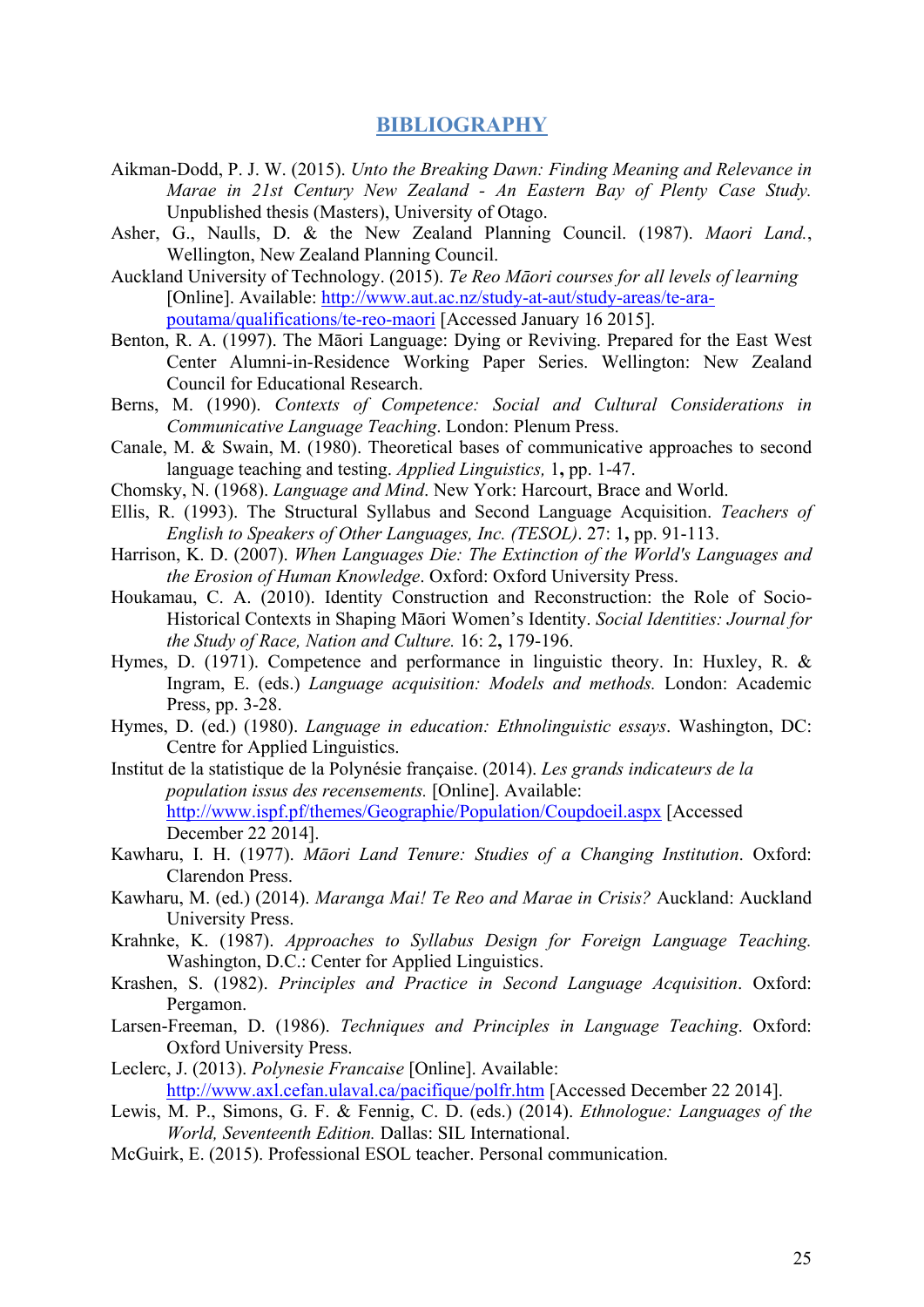- Ministry of Education. (2010). *An Introduction to the Concept of Intercultural Communicative Language Teaching and Learning: A Summary for Teachers.* [Online]. Available: https://www.educationcounts.govt.nz/publications/curriculum/anintroduction-to-the-concept-of-intercultural-communicative-language-teaching-andlearning-a-summary-for-teachers/1.-overview [Accessed December 22 2014].
- Moseley, C. (ed.) (2010). *Atlas of the World's Languages in Danger*. Paris: UNESCO Publishing.
- Nesmith, R. K. (2012). *The Teaching and Learning of Hawaiian in Mainstream Educational Contexts in Hawai'i: Time for Change?* Unpublished thesis (Ph.D), University of Waikato.
- Nock, S. (2005). The Teaching and Learning of te reo Māori in a Higher Education Context: Intensive Fast Track Immersion versus Gradual Progressive Language Exposure. *Journal of Maori and Pacific Development*. 6: 2**,** pp. 48-62.
- Nock, S. (2010). Te reo Māori Māori Language Revitalisation. In: Senft, G. (ed.) *Endangered Austronesian and Australian Aboriginal Languages: Essays on Language Documentation, Archiving, and Revitalisation.* Canberra: Pacific Linguists, ANU, pp. 183-194.
- Nock, S. & Crombie, W. (2009). Exploring Synergies between Māori Pedagogy and Communicative Language Teaching. *Journal of Maori and Pacific Development*. 10: 1, pp. 17-28.
- Nunan, D. (1987). Communicative Language Teaching: Making it Work. *ELT Journal*. 41: 2, pp. 136-145.
- Paia, M. & Vernaudon, J. (2002). Le tahitien: plus de prestige, moins de locuteurs. *Hermès*. 32-33**,** pp. 395-402.
- Paulston, C. B. (1974). Linguistic and Communicative Competence. *Teachers of English to Speakers of Other Languages, Inc. (TESOL)*. 8: 4**,** 347-362.
- Peltzer, L. (2009). Le cas du tahitien et des langues polynésiennes en Polynésie Française. *Tréma*, 31, pp. 97-106.
- Powers, D. (2008). Task-Based Instruction: From Concepts to the Classroom. *HPU TESL Working Paper Series.* 6: 2, pp. 73-84.
- Ramirez, A. G. (1995). *Creating Contexts for Second Language Acquisition: Theory and Methods.* New York, Longman.
- Richards, J. C. (2005). *Communicative Language Teaching Today*. Singapore, SEAMEO Regional Language Centre.
- Richards, J. C. & Rodgers, T. (2001). *Approaches and Methods in Language Teaching*. New York: Cambridge University Press.
- Savignon, S. J. (1972). *Communictive Competence: An Experiment in Foreign-Language Teaching*. Philadelphia: The Center for Curriculum Development, Inc.
- Savignon, S. J. (1983). *Communicative Competence: Theory and Classroom Practice. Texts and Contexts in Second Language Learning.* Reading, Massachusetts: Addison-Wesley.
- Savignon, S. J. (1991). Communicative Language Teaching: State of the Art. *Teachers of English to Speakers of Other Languages, Inc. (TESOL)*. 25: 2, pp. 261-277.
- Skehan, P. (1996). Second Language Acquisition Research and Task-Based Instruction. In: Willis, J. & Willis, D. (eds.) *Challenge and Change in Language Teaching.* Oxford: Heinemann, pp. 17-30.
- Statistics New Zealand. (2013). *Speakers of te reo Māori*. [Online]. Available: http://www.stats.govt.nz/browse\_for\_stats/snapshots-of-nz/nz-progressindicators/home/social/speakers-of-te-reo-maori.aspx
- Tahana, Y. (2009). Spending on te reo inefficient expert. *The New Zealand Herald*.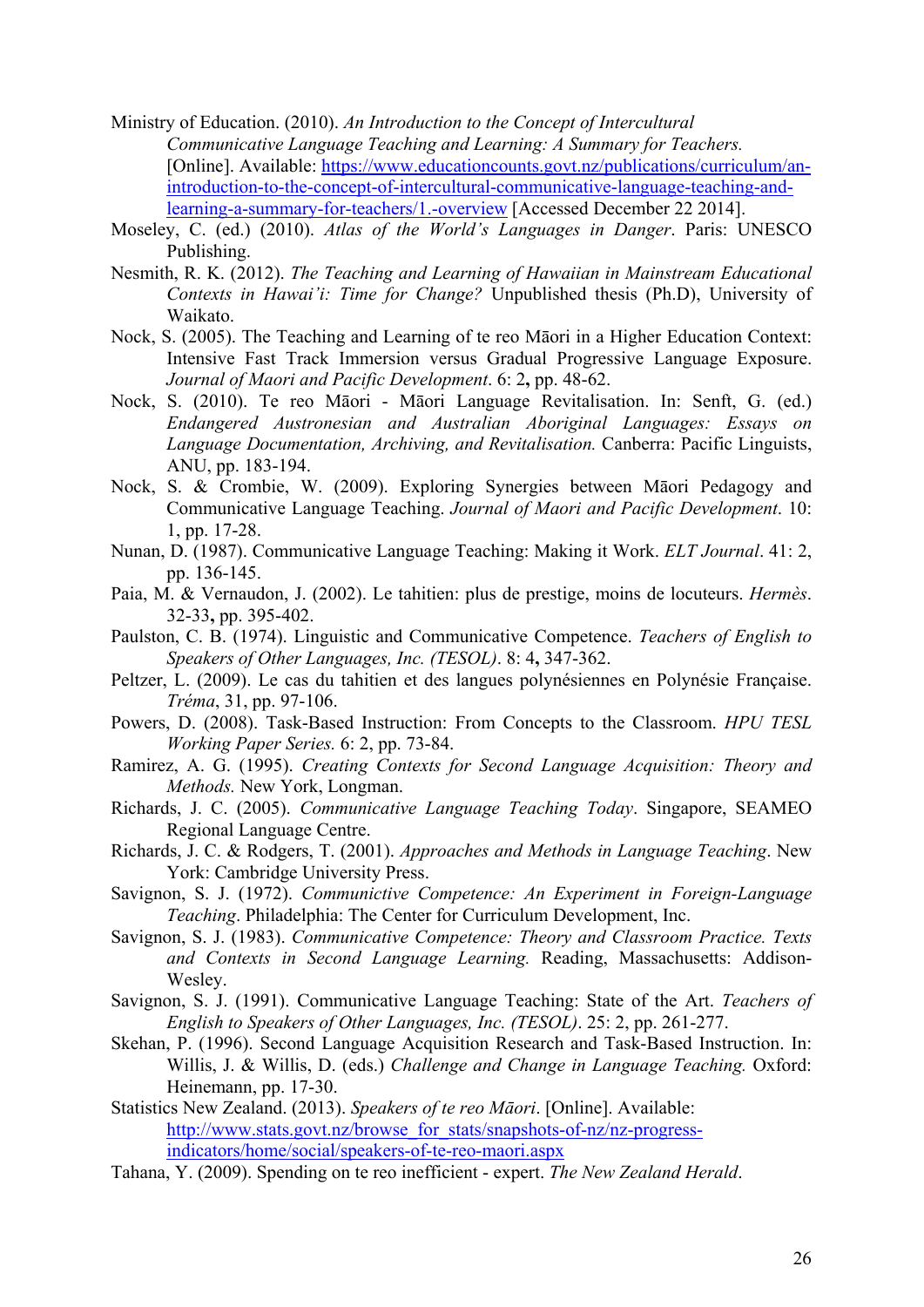- Tapsell, P. (2014). Tribal Marae: Crisis What Crisis? In: Kawharu, M. (ed.) *Maranga Mai! Te Reo and Marae in Crisis?* Auckland: Auckland University Press, pp. 35-64.
- Te Paepae Motuhake. (2011). Te Reo Mauriora: Te Arotakenga o Te Rāngai Reo Māori me te Rautaki Reo Māori / Review of the Māori Language Sector and the Māori Language Strategy. [Online]. Available: http://www.tpk.govt.nz/\_documents/te-reomauriora.pdf [Accessed December 27 2014].
- Tetahiotupa, E. (2004). Les langues polynésiennes: obstacles et atouts. *Le Journal de la Société des Océanistes*. 119, pp. 139-53.
- Te Wānanga o Aotearoa. (2015a). *Te Ara Reo Māori (Level 2)* [Online]. Available: http://www.twoa.ac.nz/Nga-Akoranga-Our-Programmes/Te-Reo-Maori-Maori-Language/Te-Ara-Reo-Maori-Cetificate-in-Te-Ara-Reo-Maori.aspx [Accessed January 16 2015].
- Te Wānanga o Aotearoa. (2015b). *Te Ara Reo Māori (Level 4)*
- [Online]. Available: http://www.twoa.ac.nz/Nga-Akoranga-Our-Programmes/Te-Reo-Maori-Maori-Language/Te-Ara-Reo-Maori-Certificate-in-Te-Ara-Reo-Maori.aspx [Accessed January 16 2015].
- Tuheiava-Richaud, V. S. (2012). L'université de la Polynésie Française: un outil fondamental pour la recherche appliquée dans l'enseignement des langues et de la transmission de la culture polynésienne en milieu scolaire. *Actes du colloque "L'école plurilingue dans les communautés du Pacifique*. *18-21 octobre 2010, Nouméa. Textes réunis, présentés et mis en ligne par Jacques Vernaudon et Stéphanie Geneix-Rabault* [Online]. Available:

http://www.alk.gouv.nc/portal/page/portal/alk/ress\_docu/lecoleplurilingue/tuheiavaric haud [Accessed July 2 2013].

- Unitec Institute of Technology. (2015a). *Mātauranga Māori electives* [Online]. Available: http://www.unitec.ac.nz/maori/maori-courses/matauranga-maori-electives [Accessed January 16 2015].
- Unitec Institute of Technology. (2015b). *Te reo Māori evening classes* [Online]. Available: http://www.unitec.ac.nz/maori/maori-courses/te-reo-maori [Accessed January 16 2015].
- University of Auckland. (2015a). *Māori Studies* [Online]. Available: http://www.arts.auckland.ac.nz/en/about/subjects-and-courses/maori-studies-1.html [Accessed March 2 2015].
- University of Auckland. (2015b). *MĀORI 301* [Online]. Available: http://www.artsfaculty.auckland.ac.nz/courses/?Subject=M%C4%80ORI&Number=3 01&Year=2015 [Accessed March 2 2015].

University of Canterbury. (2015). Te Pourua Reo: Diploma in Te Reo Maori (DipTeReoMaori) [Online]. Available: http://www.canterbury.ac.nz/regulations/award/diptereomaori\_regs.shtml [Accessed March 2 2015].

- University of Hawai'i. (2015a). *Hawaiian Language (HAW) Courses* [Online]. Available: http://hilo.hawaii.edu/catalog/haw-courses.html [Accessed March 2 2015].
- University of Hawai'i. (2015b). *Tahitian (TAHT)* [Online]. Available: http://www.catalog.hawaii.edu/courses/departments/taht.htm [Accessed March 2 2015].
- University of Otago. (2015). *"MAOR" Papers* [Online]. Available: http://www.otago.ac.nz/courses/papers/index.html?subjcode=MAOR [Accessed January 16 2015].
- University of Waikato. (2015). *Te Tohu Paetahi* [Online]. Available: http://www.waikato.ac.nz/smpd/study/te-tohu-paetahi [Accessed January 17 2015].